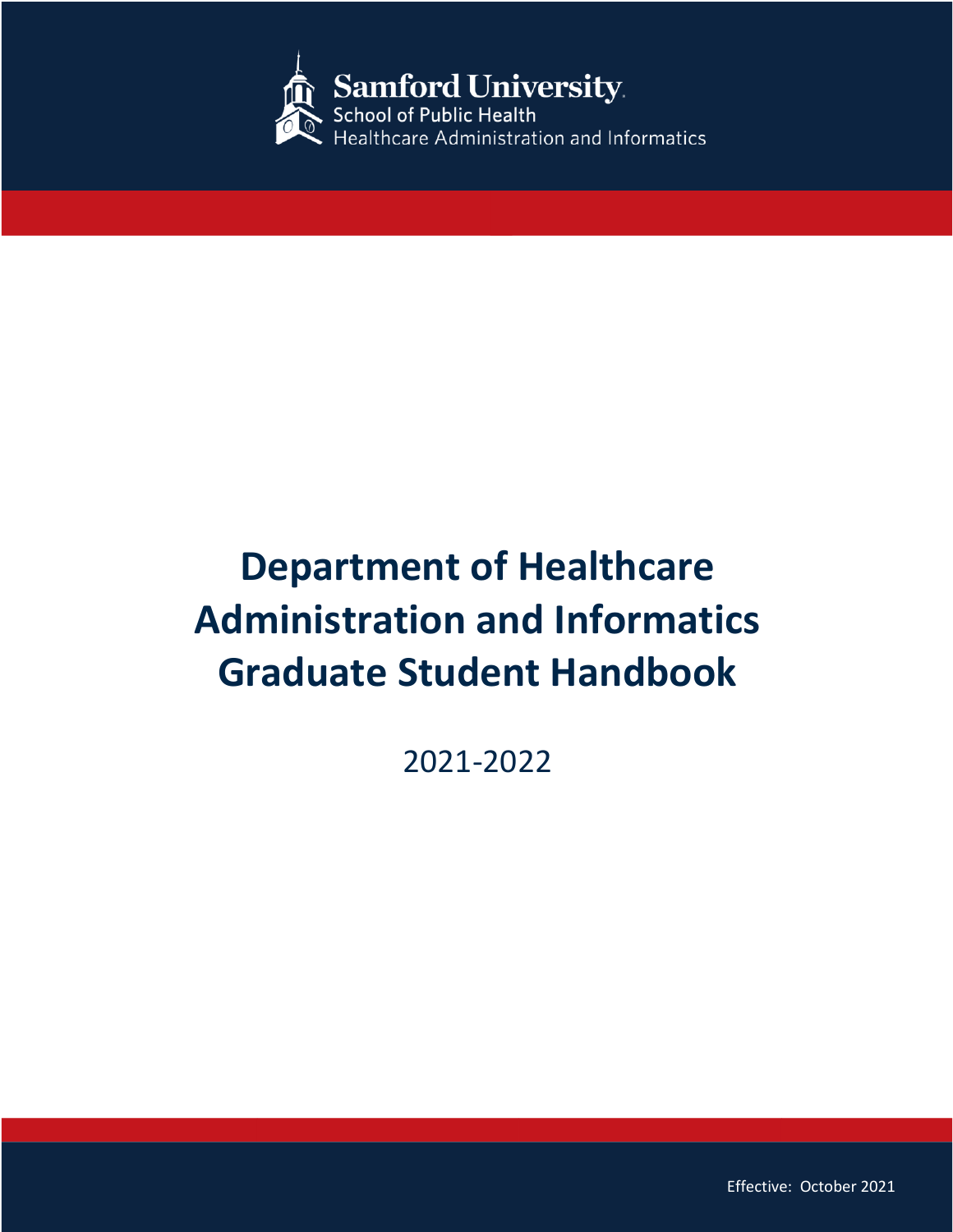# Contents

| A Brief History of the Department of Healthcare Administration and Informatics8       |  |
|---------------------------------------------------------------------------------------|--|
|                                                                                       |  |
|                                                                                       |  |
|                                                                                       |  |
|                                                                                       |  |
|                                                                                       |  |
|                                                                                       |  |
|                                                                                       |  |
|                                                                                       |  |
|                                                                                       |  |
|                                                                                       |  |
|                                                                                       |  |
|                                                                                       |  |
|                                                                                       |  |
|                                                                                       |  |
|                                                                                       |  |
| Fast Track Master of Science in Health Informatics and Analytics (B.S./M.S.H.I.A.) 13 |  |
|                                                                                       |  |
|                                                                                       |  |
|                                                                                       |  |
|                                                                                       |  |
|                                                                                       |  |
|                                                                                       |  |
|                                                                                       |  |
|                                                                                       |  |
|                                                                                       |  |
|                                                                                       |  |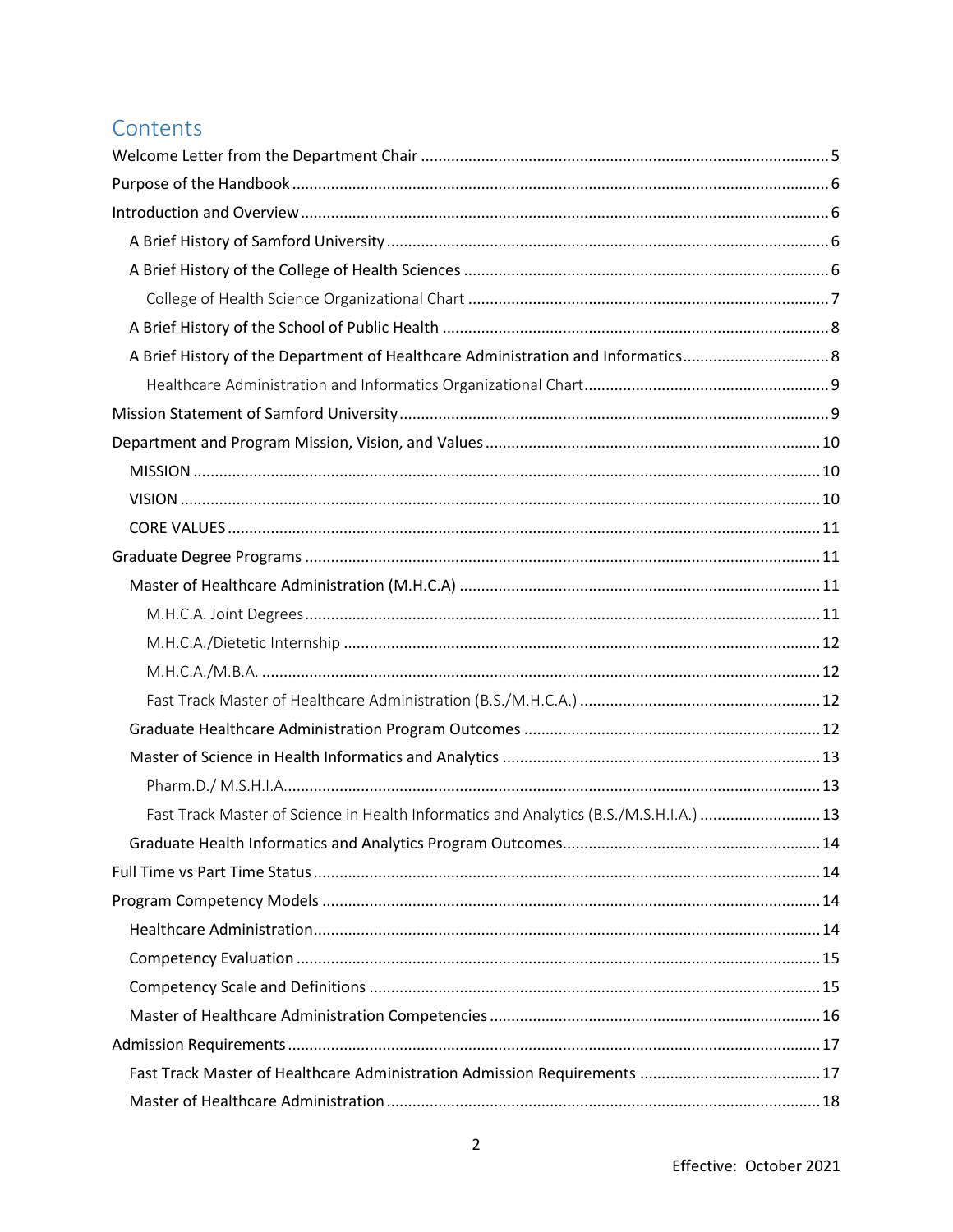| Fast Track Master of Science in Health Informatics and Analytics (B.S./M.S.H.I.A.) 19 |  |
|---------------------------------------------------------------------------------------|--|
|                                                                                       |  |
|                                                                                       |  |
|                                                                                       |  |
|                                                                                       |  |
|                                                                                       |  |
|                                                                                       |  |
|                                                                                       |  |
|                                                                                       |  |
|                                                                                       |  |
|                                                                                       |  |
|                                                                                       |  |
|                                                                                       |  |
|                                                                                       |  |
|                                                                                       |  |
|                                                                                       |  |
|                                                                                       |  |
|                                                                                       |  |
|                                                                                       |  |
|                                                                                       |  |
|                                                                                       |  |
|                                                                                       |  |
|                                                                                       |  |
|                                                                                       |  |
|                                                                                       |  |
|                                                                                       |  |
|                                                                                       |  |
|                                                                                       |  |
|                                                                                       |  |
|                                                                                       |  |
|                                                                                       |  |
|                                                                                       |  |
|                                                                                       |  |
|                                                                                       |  |
|                                                                                       |  |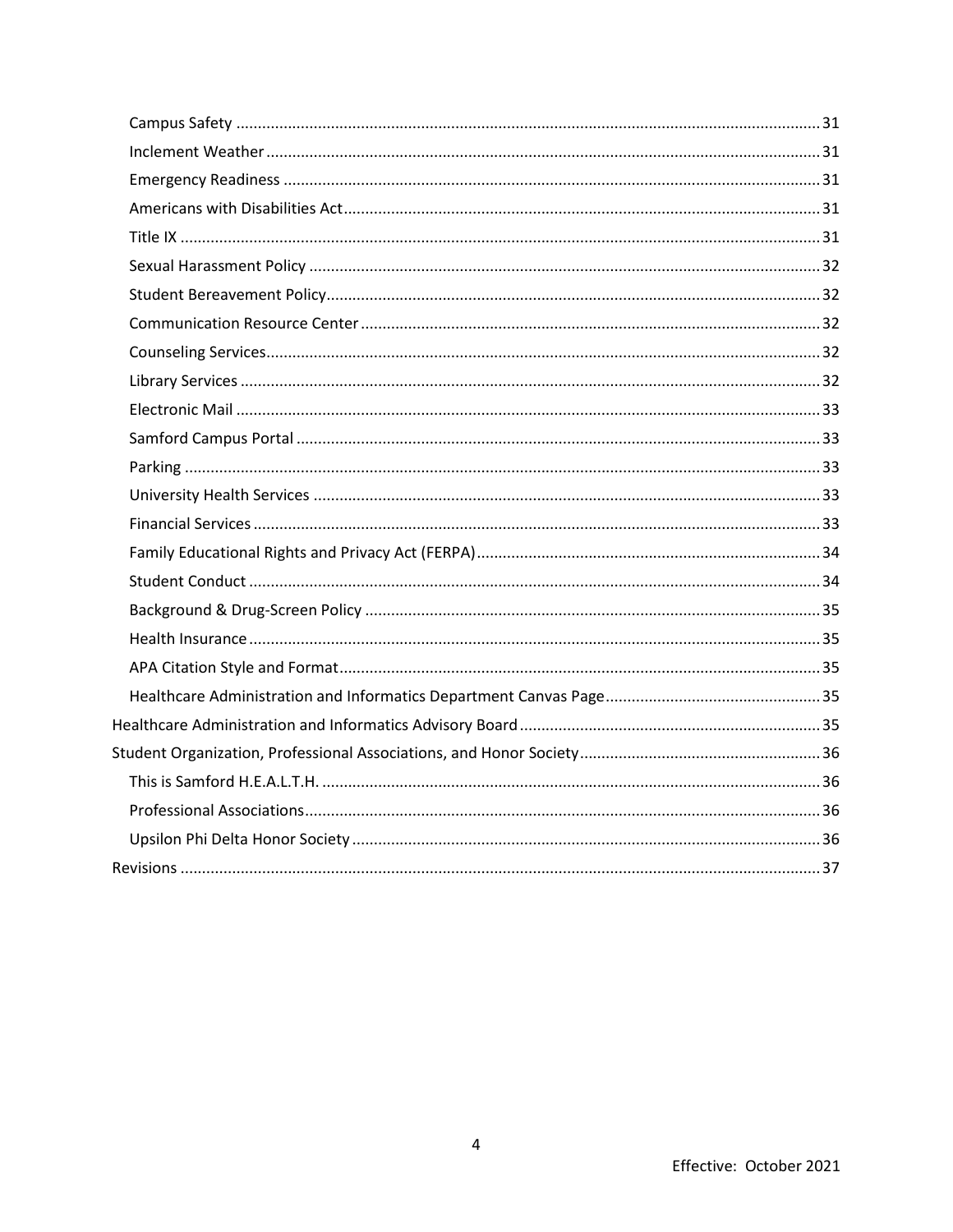# <span id="page-4-0"></span>Welcome Letter from the Department Chair



**Samford University**<br>
School of Public Health<br>
Healthcare Administration and Informatics

Welcome to Healthcare Administration and Informatics

I would like to extend a warm and heart-felt welcome to you on behalf of the faculty and staff in the Department of Healthcare Administration and Informatics (HAI) in the School of Public Health. We are pleased and excited that you are pursuing one of our degree options.

This is a challenging, yet exciting time to be in healthcare. The ever-changing dynamics in public health, policy and law, mergers and partnerships, access to care, data management and analytics requires competent individuals with the desire for life-long learning, critical thinking skills, and compassion. As one of our alumni put it best, *"I don't think you can go into healthcare administration without having a heart for wanting to see sick patients get well."*

Our primary focus is to create a rich interprofessional learning environment that assists you in your pursuit of knowledge, your professional goals, and serving others. Programs include experiential learning opportunities, access to professional development, and networking opportunities. We are prepared to guide, support, and do our very best to mentor you as you expand your skills and knowledge.

We are proud that 100% of our HAI undergraduates are employed within a year or accepted into graduate programs and 100% of our M.S.H.A. graduates are employed within 3 months of completing our program.

Wishing you success and blessings,

Can Rawgie

Carol J. Ratcliffe, DNP, RN, COI, FACHE Professor and Chair, Department of Healthcare Administration and Informatics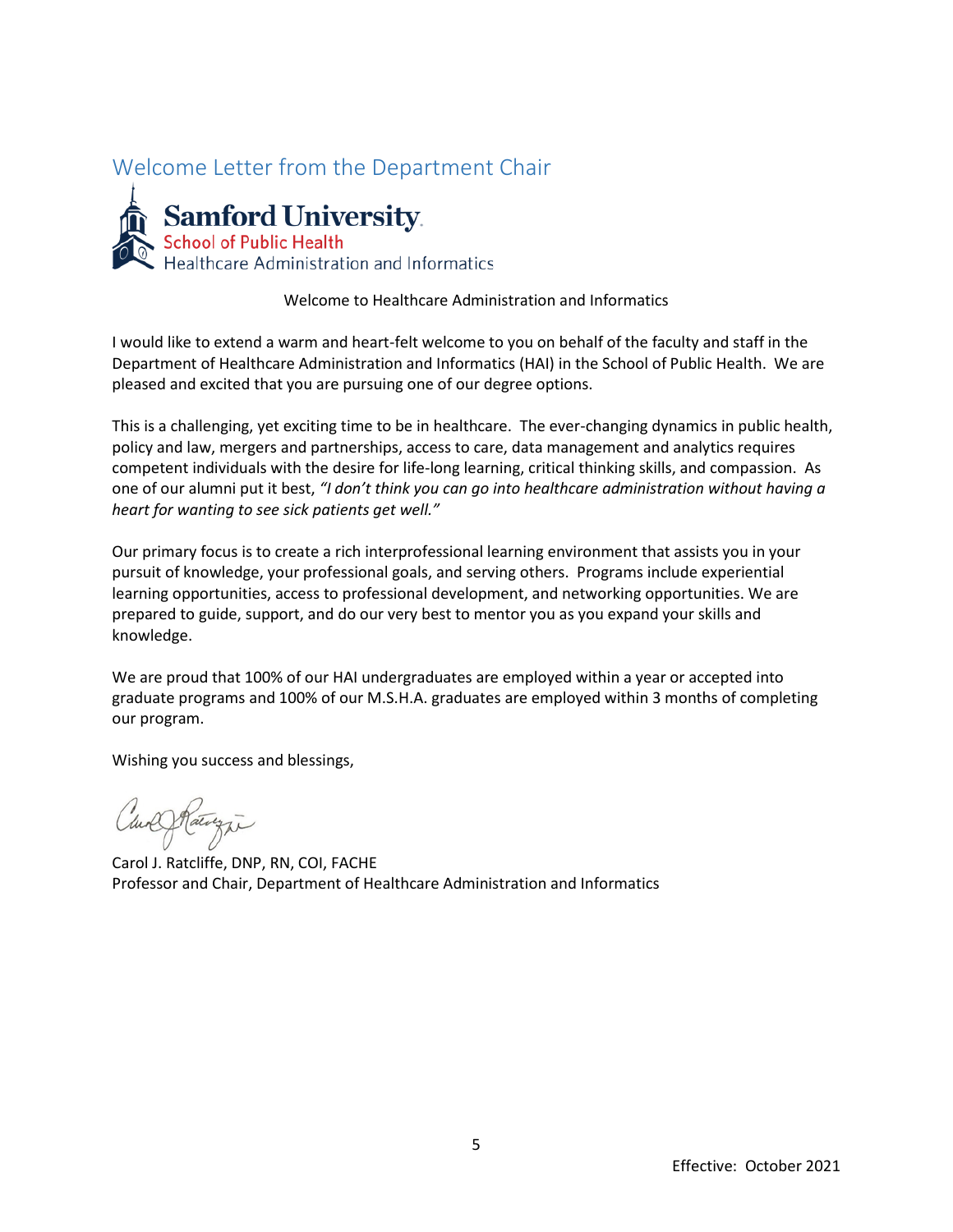# <span id="page-5-0"></span>Purpose of the Handbook

This handbook is a reference and guide for students enrolled in the graduate Healthcare Administration and Informatics programs. The Samford University Student Handbook provides most of the policies and procedures for graduate students. The Samford University Student Handbook supersedes this handbook in any areas of conflict and will be followed. This handbook provides the Department of Healthcare Administration and Informatics specific policies and procedures. It is the primary source of policies and procedures for graduate students enrolled in Healthcare Administration and Informatics programs.

# <span id="page-5-1"></span>Introduction and Overview

# <span id="page-5-2"></span>A Brief History of Samford University

Samford University is the largest privately supported and fully accredited institution for higher learning in Alabama. Founded by a group of education, economic, and religious leaders, the school was chartered in 1841 and opened its doors on January 3, 1842, in Marion, Alabama as Howard College. It has survived two destructive fires and the partial paralysis of the Civil War and Reconstruction. In 1887 it was relocated to Birmingham, and in 1957 the institution was moved to its present campus. In 1920 Howard College gained membership in the Southern Association of Colleges and Schools – Commission on Colleges (SACS-COC). The establishment of the Teacher Education Division in 1914 and the Division of Pharmacy in 1927 highlighted the school's continuous growth throughout the years. The historic and renowned Cumberland School of Law, established in 1847 in Lebanon, Tennessee was acquired in 1961. The University now consists of the Howard College of Arts and Sciences, Brock School of Business, Orlean Bullard Beeson School of Education, School of the Arts, Beeson School of Divinity, Cumberland School of Law, and the College of Health Sciences which includes Ida Moffett School of Nursing (IMSON), McWhorter School of Pharmacy, School of Health Professions, and School of Public Health. Samford University was founded by Baptists of Alabama, and today maintains a close relationship with the Alabama Baptist State Convention (Southern Baptist Convention). While the university cherishes this relationship and sees its role centered on Christian belief, Samford is open to students of all denominations and faith traditions.

# <span id="page-5-3"></span>A Brief History of the College of Health Sciences

In 2013, Samford announced the creation of its College of Health Sciences, an ambitious initiative that combined the strengths of Ida Moffett School of Nursing, McWhorter School of Pharmacy, the School of Health Professions and the School of Public Health to provide a revolutionary learning experience for students pursuing careers in health care. The College of Health Sciences embraces today's models for interdisciplinary, collaborative teams of health care professionals by providing students in all four schools opportunities to learn alongside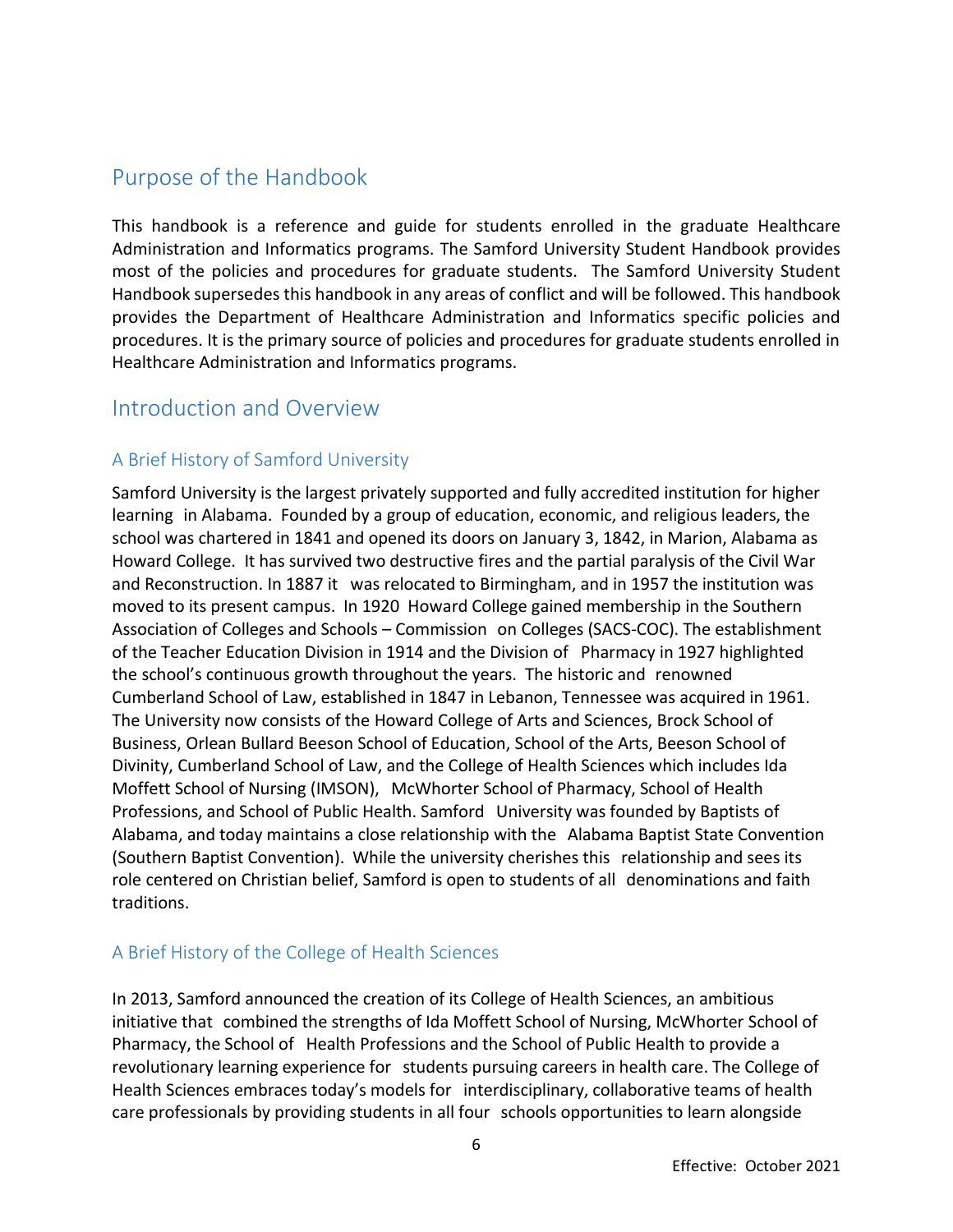students in other health professions. Graduates are uniquely equipped to succeed in today's health care environment.

The College focuses on preparing students to be READY through:

- Students and faculty pursuing a **rigorous academic** program that challenges at every level.
- Students earn considerably more **clinical experience** than required by the various accrediting organizations to become compassionate employable people who have had hands-on, patient-care experience.
- The curricula across all four schools fosters **inter-professional collaboration** to better prepare graduates to work on inter-professional care-giving teams.
- As a part of Samford University, everything we do is grounded in the **Christian faith**.



<span id="page-6-0"></span>College of Health Science Organizational Chart

Revised 2021July8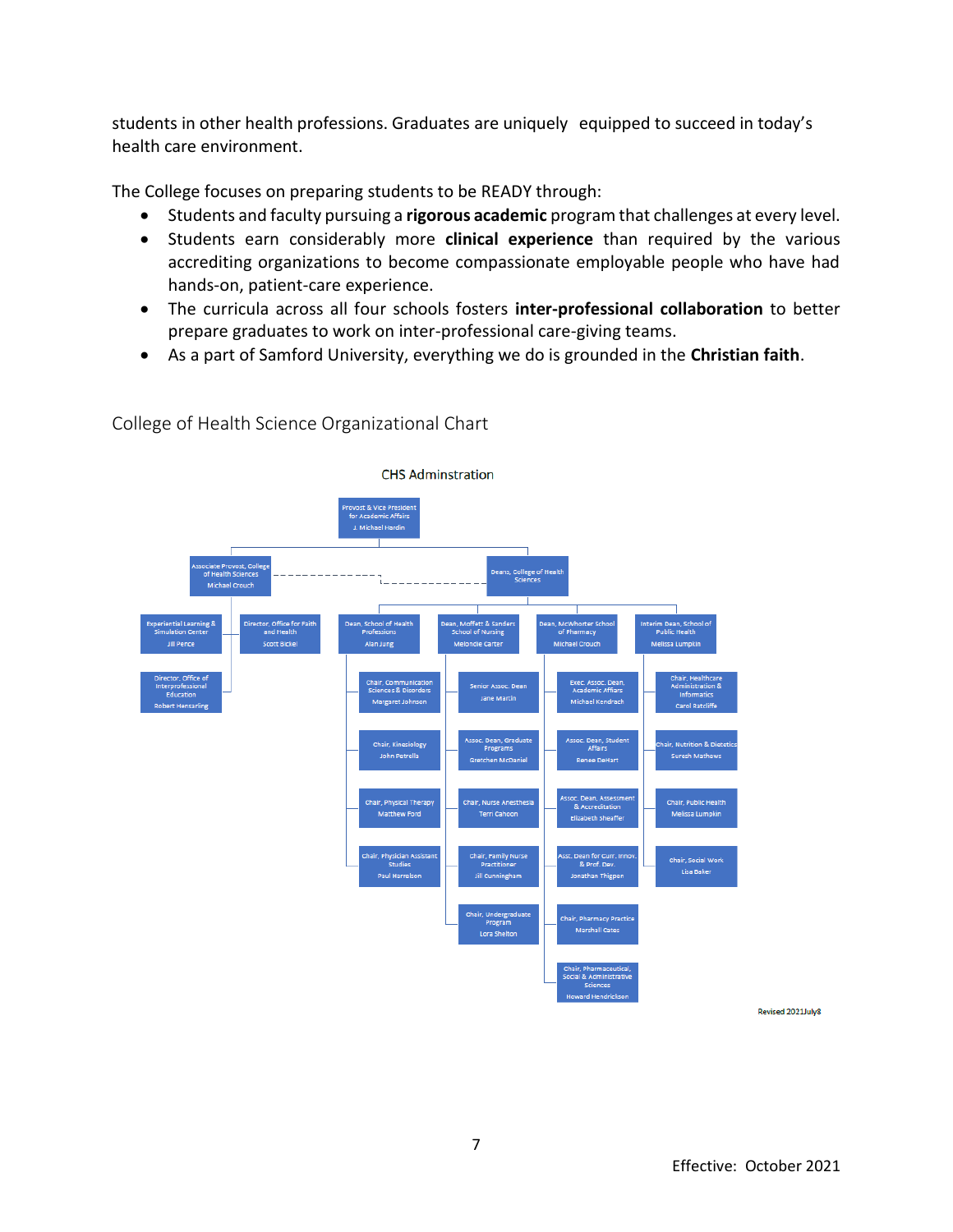# <span id="page-7-0"></span>A Brief History of the School of Public Health

The School of Public Health is the newest of the four schools in the College of Health Sciences but houses the oldest program in the College. The oldest program is the Department of Nutrition and Dietetics which began in 1933. It was joined by the Departments of Social Work and Public Health in 2013. The Department of Health Informatics and Information Management began in 2015. In 2016, the Department of Healthcare Administration was implemented. In May 2020, the Departments of Healthcare Administration and Healthcare Informatics and Information Management were integrated into one and the name was changed to the Department of Healthcare Administration and Informatics.

# <span id="page-7-1"></span>A Brief History of the Department of Healthcare Administration and Informatics

The Department of Healthcare Administration and Informatics is dedicated to creating leaders who embrace service-minded leadership and demonstrate a commitment to Christian values and principles through serving the community. Originally established separately in 2015 (Health Informatics and Information Management) and 2016 (Healthcare Administration), the Department of Healthcare Administration and Informatics (HAI) was formed following their merger in May 2020. An interprofessional curriculum is provided through faculty within HAI and the Department of Public Health. Dependent upon the degree major, students will also take courses in the Brock School of Business and Howard College of Arts and Sciences. Degrees are offered at both the undergraduate and graduate levels. The undergraduate Health Information Management program offerings were revised and transitioned to Health Informatics and Analytics in fall 2021.

Since the initial approval of the undergraduate and graduate healthcare administration and informatics and analytics program offerings, collaboration with departments within the College of Health Sciences and across Samford University has facilitated the expansion of degree offerings to include the following:

Undergraduate Degree Programs

- Bachelor of Science in Healthcare Administration
- Fast-Track B.S./M.H.C.A. (M.H.C.A. online)
- Minor in Healthcare Administration
- Bachelor of Science in Health Informatics and Analytics
- Fast-Track B.S./M.S.H.I.A. (M.S.H.I.A. online)
- Minor in Health Informatics and Analytics
- Sports Injury Prevention Analytics (B.S. in Health Informatics and Analytics majors only)

Graduate and Joint Degree Programs

- Master of Healthcare Administration (M.H.C.A.) online
- Master of Science in Health Informatics and Analytics (M.S.H.I.A.) online
- Pharm.D./M.S.H.I.A. (M.S.H.I.A. online)
- Dietetic Internship/M.H.C.A. (M.H.C.A. online)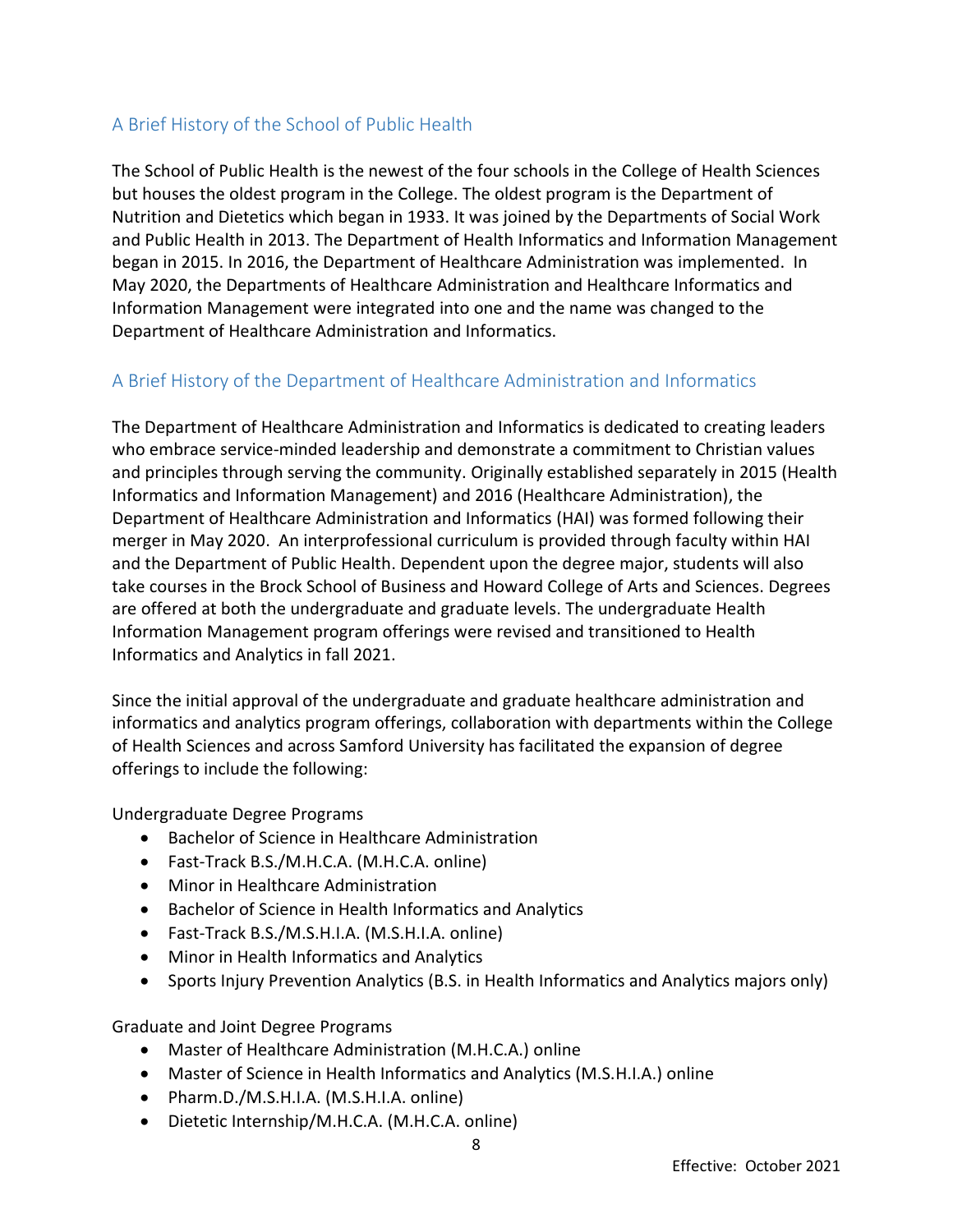• M.H.C.A./Master of Business Administration online



<span id="page-8-0"></span>Healthcare Administration and Informatics Organizational Chart

# University and Department Accreditation

The university is accredited by the Commission on Colleges of the Southern Association of Colleges and Schools Commission on Colleges (SACSCOC) to award bachelors, masters, educational specialist and doctoral degrees. This status was most recently affirmed in 2018, continuing a relationship that Samford has enjoyed with SACSCOC since 1920.

The Commission on the Accreditation for Healthcare Management Education (CAHME) reviewed and approved Samford University's Master of Healthcare Administration program's eligibility for CAHME candidacy in July 2019. This review and approval are a critical initial step in the multi-phase process toward the attainment of CAHME accreditation.

# <span id="page-8-1"></span>Mission Statement of Samford University

The mission of Samford University is to nurture persons in their development of intellect, creativity, faith and personhood. As a Christian university, the community fosters academic, career and ethical competency while encouraging social and civic responsibility, and service to others.

The Samford community values lifelong:

- Belief in God, the Creator of heaven and earth, and in Jesus Christ, His only Son, our Lord.
- Engagement with the life and teachings of Jesus
- Learning and responsible freedom of inquiry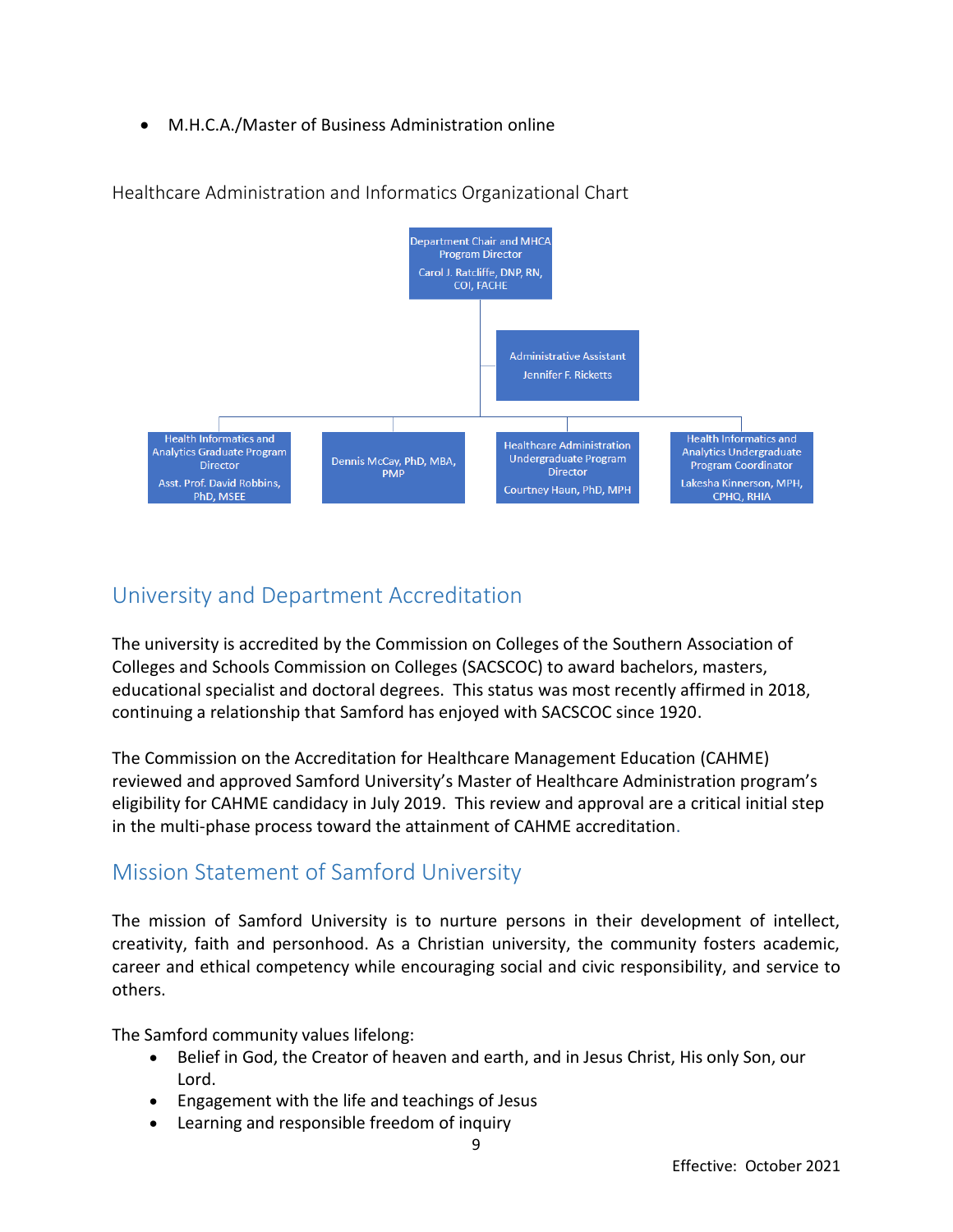- Personal empowerment, accountability, and responsibility
- vocational success and civic engagement
- Spiritual growth and cultivation of physical well-being
- Integrity, honesty, and justice
- Appreciation for diverse cultures and convictions
- Stewardship of all resources
- Service to God, to family, to one another, and to the community

# <span id="page-9-0"></span>Department and Program Mission, Vision, and Values

# <span id="page-9-1"></span>MISSION STATEMENTS

#### DEPARTMENT

The mission of the Department of Healthcare Administration and Informatics is to prepare service-minded leaders and health professionals in a Christ-centered environment through competency-based, interprofessional education that is committed to excellence.

#### PROGRAMS

The mission of the **Master of Healthcare Administration** (M.H.C.A.) as part of a Christian university, is to nurture and prepare early career healthcare management professionals to serve across diverse healthcare settings. An interprofessional experience is a hallmark of our program. This experience is grounded in our interprofessional curriculum and interdisciplinary faculty. Practical experiences alongside healthcare leaders and executives are tailored to a student's interests and professional goals. Educational experiences inside and outside the classroom provide the knowledge and skills students need to be successful healthcare managers, administrators, and leaders. We strive to prepare professionals that are committed to promoting health and well-being for those they serve as part of an interprofessional and collaborative healthcare team. Program experiences focus on core competencies and lifelong learning so that graduates are positioned to advance their career and answer their calling. Our program is provided by highly qualified faculty engaged in scholarship, practice, and service to the healthcare management profession and community.

The mission of the **Master of Science in Health Informatics and Analytics (M.S.H.I.A.)** program is to prepare health informatics and analytics professionals in a Christ-centered environment through an innovative, interprofessional curriculum focused on critical thinking and data driven decision making to improve outcomes and promote health equity.

#### <span id="page-9-2"></span>VISION

We aspire to prepare influential and visionary healthcare professionals who make a positive impact on their communities.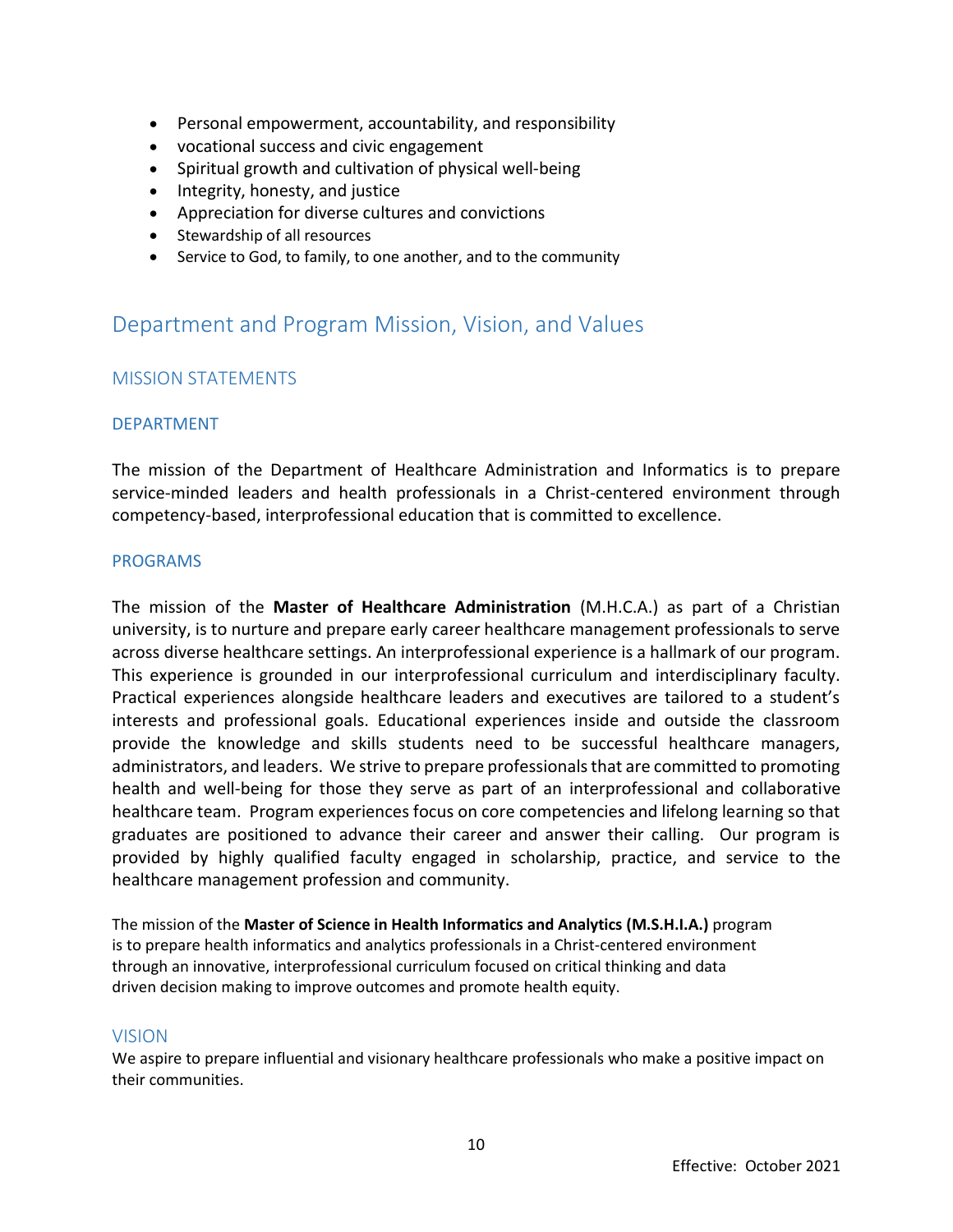# <span id="page-10-0"></span>CORE VALUES

The Department of Healthcare Administration and Informatics values the following as central to our success:

- Christian-Based Education: We are committed to integrating our Christian faith and beliefs in our delivery of healthcare administration education.
- Excellence: We pursue excellence within the department through opportunities for achievement in scholarship, service and research.
- Practice-Ready: We are committed to preparing students who are ready to practice upon graduation.
- Respect for diversity: We are committed to respecting the differences in others by learning to appreciate the different cultures of the populations that we serve.
- Integrity: We are committed to operating in an environment that values honesty, fairness and the highest ethical standards to sustain a community of trust.
- Empowerment: We encourage personal accountability for success through shared governance in academic pursuits.

# <span id="page-10-1"></span>Graduate Degree Programs

# <span id="page-10-2"></span>Master of Healthcare Administration (M.H.C.A)

The Master of Healthcare Administration (M.H.C.A) is the terminal degree required for executive management positions in healthcare. The M.H.C.A. program provides a competency-based curriculum that prepares students for leadership roles within a variety of different healthcare settings. The M.H.C.A. is a 48-credit hour online, fivesemester asynchronous program. This program may also be completed part-time in eight-semesters. The curriculum is designed to provide competency in communication, leadership professionalism, business knowledge, and healthcare systems as well as a competitive edge in project management and quality improvement. A minimum 120 hour internship is required for students with less than five years clinical or healthcare management experience. Students who have five years of leadership experience may elect to complete an Advanced Leadership Project with a senior healthcare executive mentor. Internship sites, projects, and mentors are coordinated through and approved by the course coordinator.

# <span id="page-10-3"></span>M.H.C.A. Joint Degrees

The university offers M.H.C.A. joint degrees with the Dietetic Internship Program in the School of Public Health and the Master of Business Administration in the Brock School of Business.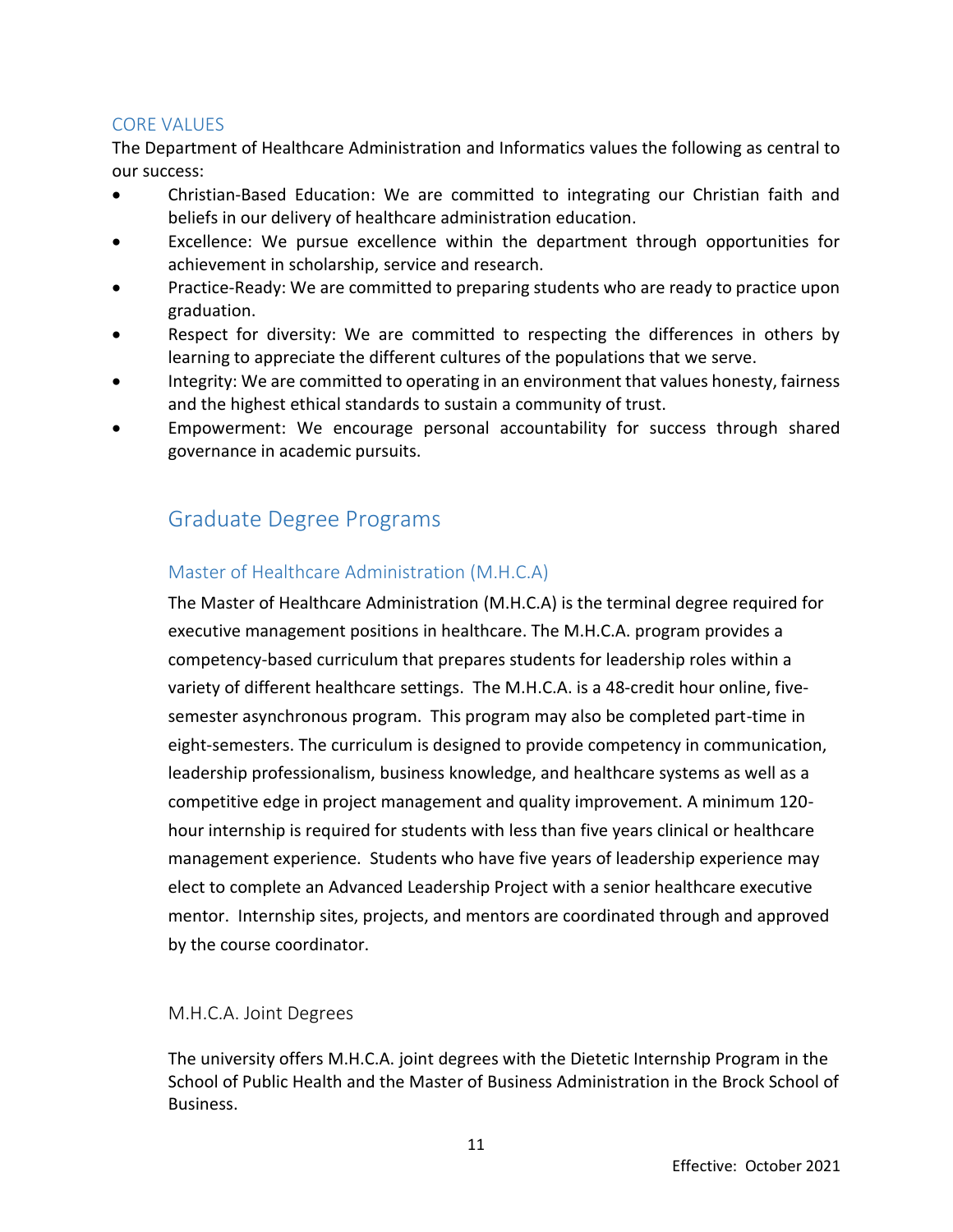# <span id="page-11-0"></span>M.H.C.A./Dietetic Internship

Students pursuing the Dietetic Internship in the School of Public Health may also apply for the Master of Healthcare Administration (M.H.C.A.) Students must apply and meet the admission criteria, as well as adhere to the academic policies and standards, of the joint program. The 70 hour joint program is offered full-time online.

# <span id="page-11-1"></span>M.H.C.A./M.B.A.

Students pursuing the Master of Healthcare Administration (M.H.C.A.) may also apply for the Master of Business Administration degree (M.B.A.), offered through the Brock School of Business. Students must apply and meet the admission criteria, as well as adhere to theacademic policies and standards, of the joint program. Students apply to the M.B.A. program at the end of their first semester of M.H.C.A. courses by contacting Elizabeth Gambrell, Associate Director of Academic Programs in the Brock School of Business at eagambre@samford.edu. The 69-hour joint program is offered full-time online and can be completed in 8 semesters. Additional M.B.A. courses may be required dependent upon pre-requisite courses completed by the applicant.

# <span id="page-11-2"></span>Fast Track Master of Healthcare Administration (B.S./M.H.C.A.)

The Fast-Track Master of Healthcare Administration program (B.S./M.H.C.A.) is ideal for students who know early on in their academic career that they have a calling to serve through dynamic leadership in the healthcare industry. Students apply for the program at the end of their freshman year. Students begin undergraduate-level coursework in the Department of Healthcare Administration in the fall of their sophomore year and begin taking courses toward the M.H.C.A. during the fall of their senior year of undergraduate studies. Students are required to enroll in courses the summer between their third and fourth year of study to complete their undergraduate requirements. At the end of their fifth year of study, the student will be awarded a B.S. in Healthcare Administration and Master of Healthcare Administration degrees. Students in the fasttrack M.H.C.A. program will be required to complete 360 hours of internship experience to complete both degree requirements. Admission to this program is competitive and requires application in January of the student's freshman year of courses.

# <span id="page-11-3"></span>Graduate Healthcare Administration Program Outcomes

- 1. Identify major healthcare issues and trends for U. S. and global healthcare delivery systems;
- 2. Analyze current events and trends in healthcare management using relevant data and historical trends;
- 3. Utilize sound business principles and practices in the delivery of quality healthcare;
- 4. Demonstrate leadership characteristics and attributes;
- 5. Demonstrate the highest professional and ethical standards;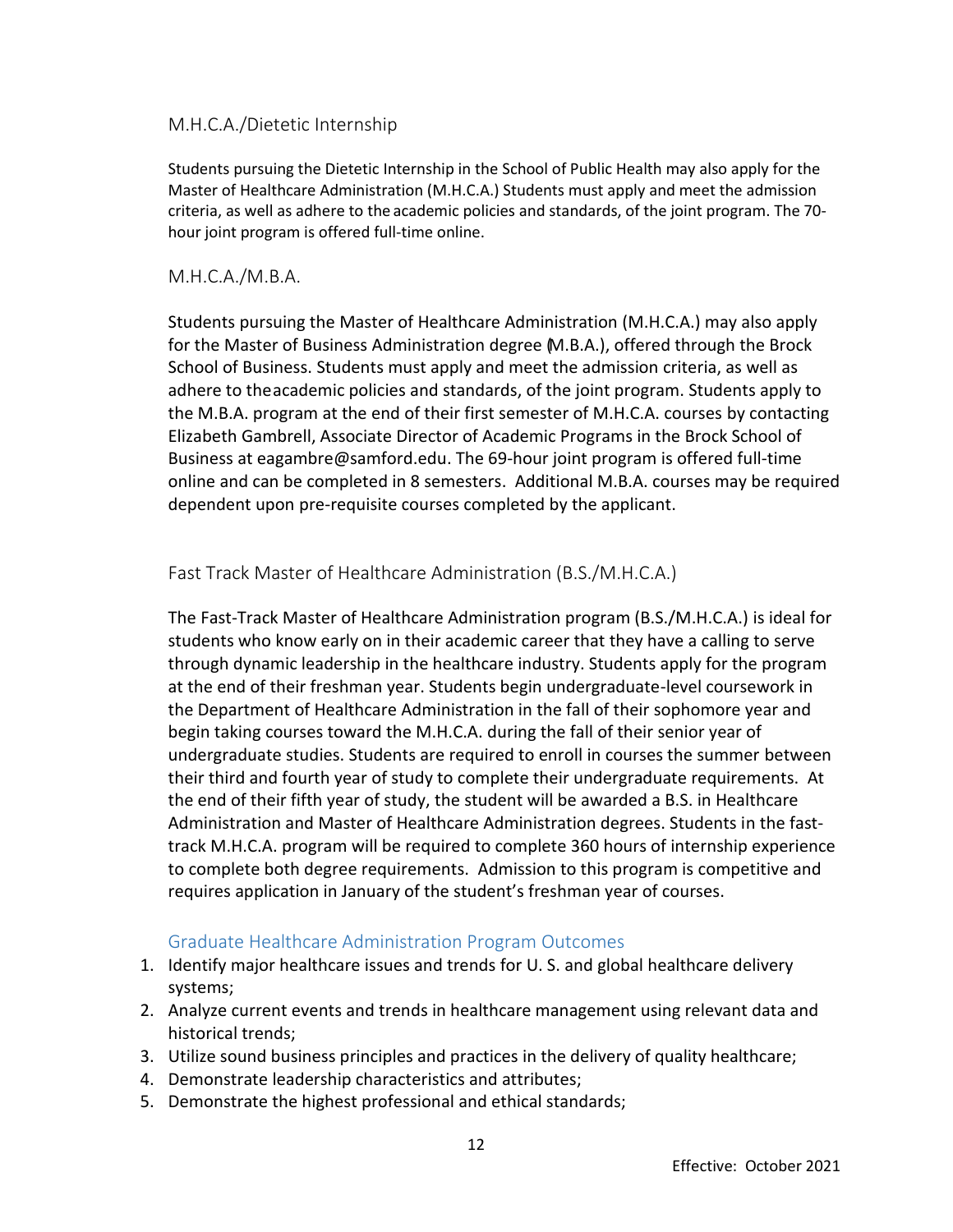- 6. Use communication, interpersonal problem-solving and conflict resolution skills effectively in interprofessional teams;
- 7. Understand healthcare issues that affect different segments of the healthcare patient population; and
- 8. Perform acts of serve that demonstrate a commitment to Christian values and principles.

# <span id="page-12-0"></span>Master of Science in Health Informatics and Analytics

The Master of Science in Health Informatics and Analytics (M.S.H.I.A.) prepares graduates with the knowledge and skills necessary to be leaders in the field of health informatics and analytics. The M.S.H.I.A. is a 39-credit hour online, five-semester asynchronous program. Students will learn how to plan, budget, implement, manage, and analyze the informatics systems and data vital to the functioning of all departments in hospitals, medical and dental practices, skilled nursing facilities,home health, community and public health settings, and all other facets of the healthcare delivery infrastructure. Through didactic and experiential learning, graduates will know how to use the potential of health informatics and analysis for improving patient safety, decreasing medical errors, cutting costs, increasing access, and facilitating interprofessional teams.

<span id="page-12-1"></span>Pharm.D./ M.S.H.I.A.

Students pursuing the Doctor of Pharmacy through the McWhorter School of Pharmacy may also apply for the Master of Science in Health Informatics and Analytics (M.S.H.I.A.). Students must apply and meet the admission criteria, as well as adhere to the academic policies and standards, of the joint program. Students apply to the M.S.H.I.A. program during spring of their P1 semester. Students will complete 30 credits of M.S.H.I.A course work online in addition to the requirements for the Pharm.D. program.

<span id="page-12-2"></span>Fast Track Master of Science in Health Informatics and Analytics (B.S./M.S.H.I.A.)

Samford's Master of Science in health informatics and analytics provides students with the knowledge and skills needed to plan, build, analyze and run the digital foundations of modern health care. With our fast-track option, undergraduate students have the opportunity to earn their B.S. and M.S. in health informatics and analytics in just five years of study.

The first three years of the fast-track program are dedicated to completing all required undergraduate courses. Students enroll in the M.S. in health informatics and analytics during the spring semester of their senior year. Participation in this program requires careful advisement and scheduling.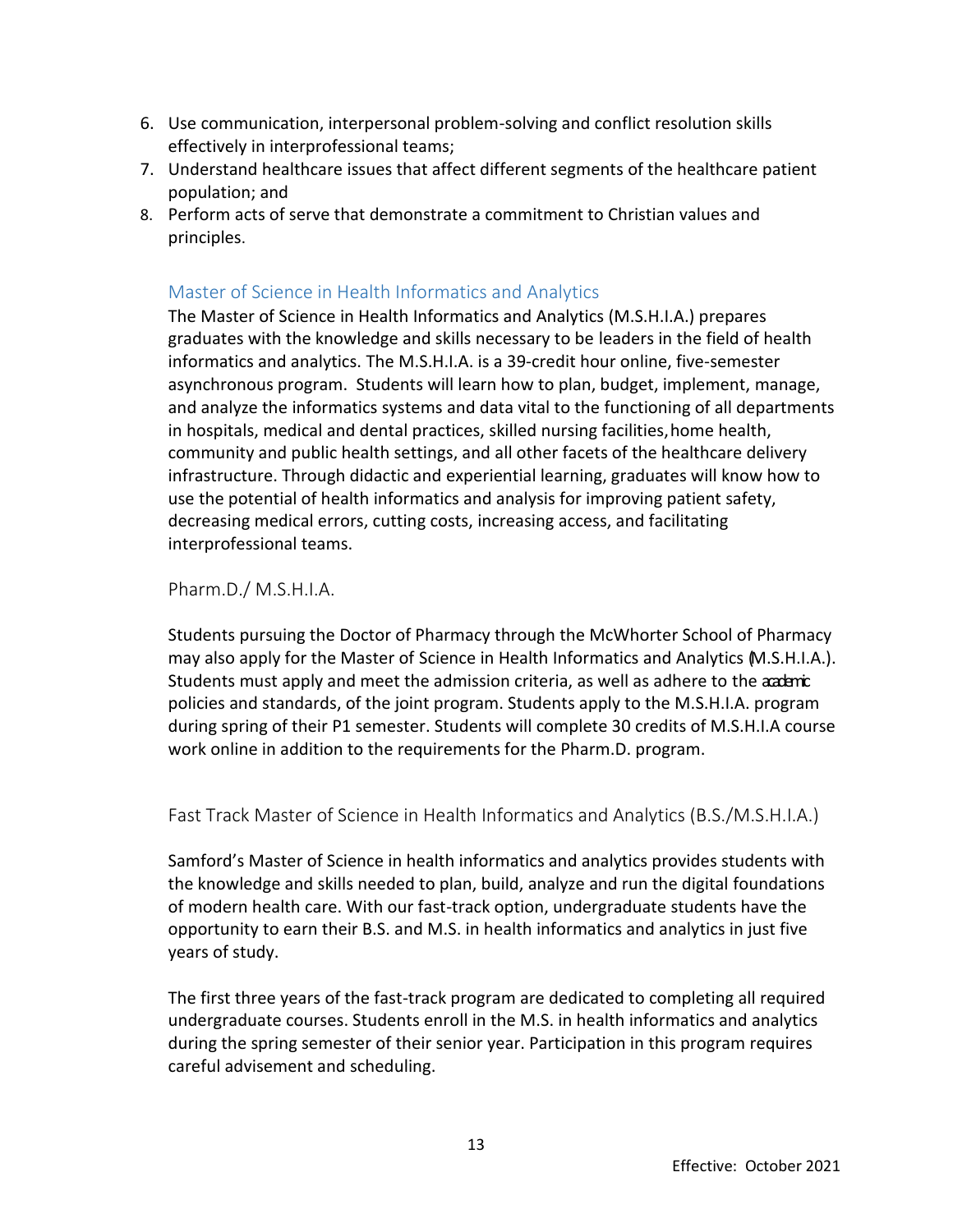# <span id="page-13-0"></span>Graduate Health Informatics and Analytics Program Outcomes

- 1. Lead the development and application of emerging information technologies to improve all aspects of health care delivery.
- 2. Understand and apply the technology used in health informatics, including computing devices, networks, databases, software, security protocols, document analysis and sharing, image capture and analysis, and all other uses of Informatics technologies.
- 3. Utilize health information technology for decision support, knowledge management, strategic planning, and outcomes assessment.
- 4. Effectively interface between technology developers and the clinical user community.
- 5. Know all applicable legal, social, regulatory and ethical factors involved in health informatics.
- 6. Demonstrate data management skills that target opportunities to improve patient safety.
- 7. Analyze, understand, abstract and model a specific health informatics problem in terms of data, information and knowledge components. Using this analysis, generate design solutions.
- 8. Work effectively with partners within and across disciplines. Communicate effectively to these partners in persuasive oral and written form.
- 9. Apply relationship-building values and the principles of team dynamics to perform effectively in different team roles to plan and deliver patient/population-centered care that is safe, timely, efficient, effective and equitable.

# <span id="page-13-1"></span>Full Time vs Part Time Status

For financial aid purposes, students must register for a minimum of six semester hours to be considered full-time. Three semester hours is full time for summer term. Students who enroll in fewer than six hours spring or fall or three hours in the summer will be considered part-time. If a student is unenrolled for more than one semester, that student will be considered inactive. If a student should choose to withdraw from the program, the student must request a leave of absence in writing by contacting the Director of Student Services for the School of Public Health.

# <span id="page-13-2"></span>Program Competency Models

# <span id="page-13-3"></span>Healthcare Administration

Healthcare administration education is a competency-based curriculum. The M.H.C.A. program uses the Healthcare Leadership Alliance (HLA) model. The curriculum is designed to provide competency in the five domains including communication, leadership, professionalism, business knowledge and healthcare systems with unique specializations at the graduate level. Through a thorough assessment and input process from key stakeholders, the program has adopted 21 core competencies within the five domains.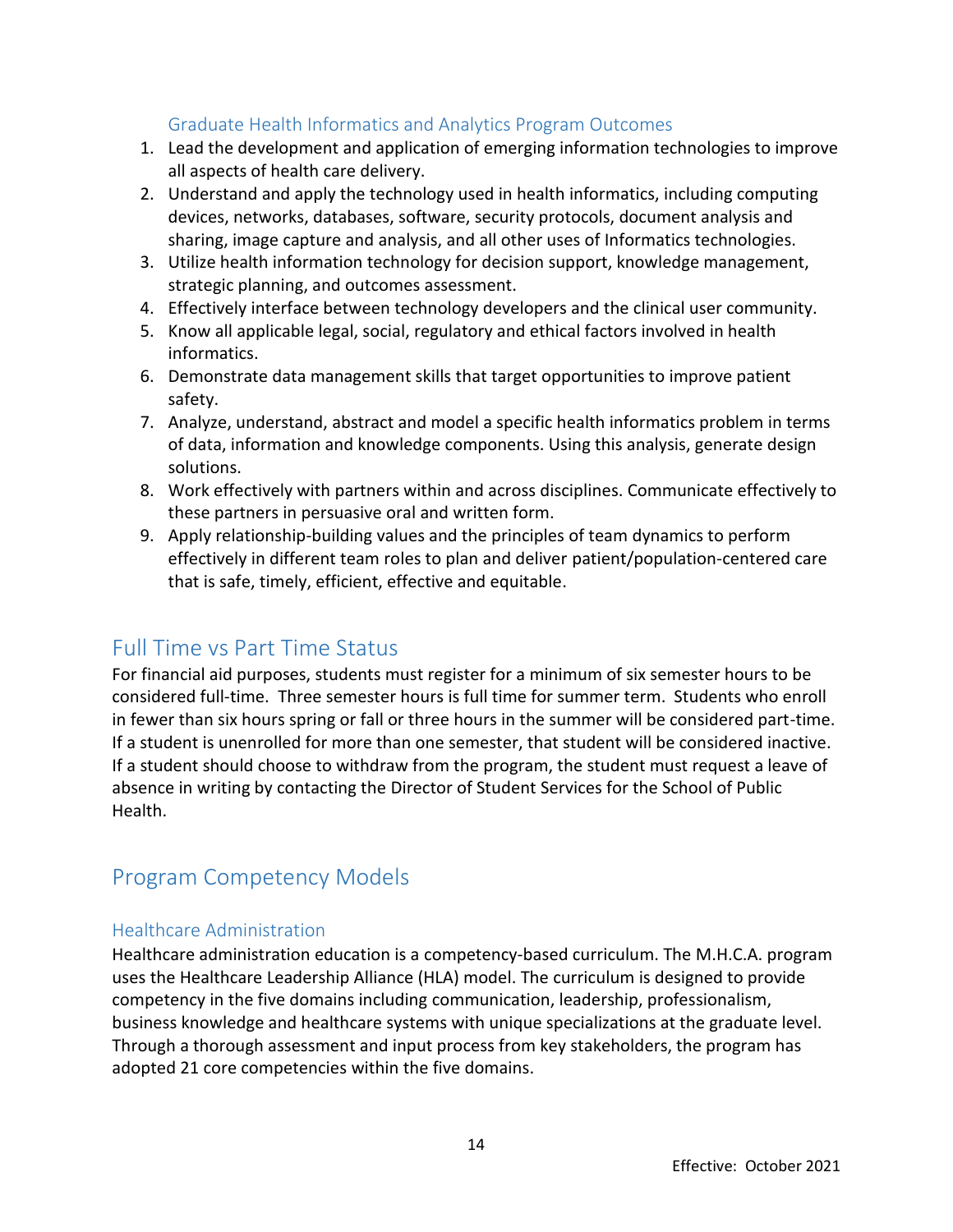

# <span id="page-14-0"></span>Competency Evaluation

Students are evaluated at different points of time throughout the plan of study using a selfassessment, faculty assessment, and preceptor assessment. A goal is defined for each competency using the six levels and definitions below. The goal for each competency is indicated in parenthesis on the table below.

# <span id="page-14-1"></span>Competency Scale and Definitions

*No Knowledge (0)* - An individual has no knowledge or training in the competency.

*Novice (1) –* An individual's primary focus is understanding and gaining information in order to comprehend theskills needed. You have the level of experience gained in a classroom setting or on-the- job training. You are expected to need help when performing this skill.

*Advanced Beginner (2)* - An individual who has been involved in enough real-world situations that the recurrent competency is easily identified.

*Competent (3)* – People with considerable experience develop competence in solving problems within the learnedguidelines and rules. You are able to successfully complete the competency as requested. Help from experts may be required from time to time, but you can usually perform the skill independently.

*Proficient (4)* - Can perform the actions associated with this skill without assistance. Recognized within the organization as someone who can assist when difficult questions arise regarding this skill. You are able to reference and use materials in this competency and help others do the same.

*Expert (5)* – Experts work intuitively analyzing, recognizing patterns, critiquing and solving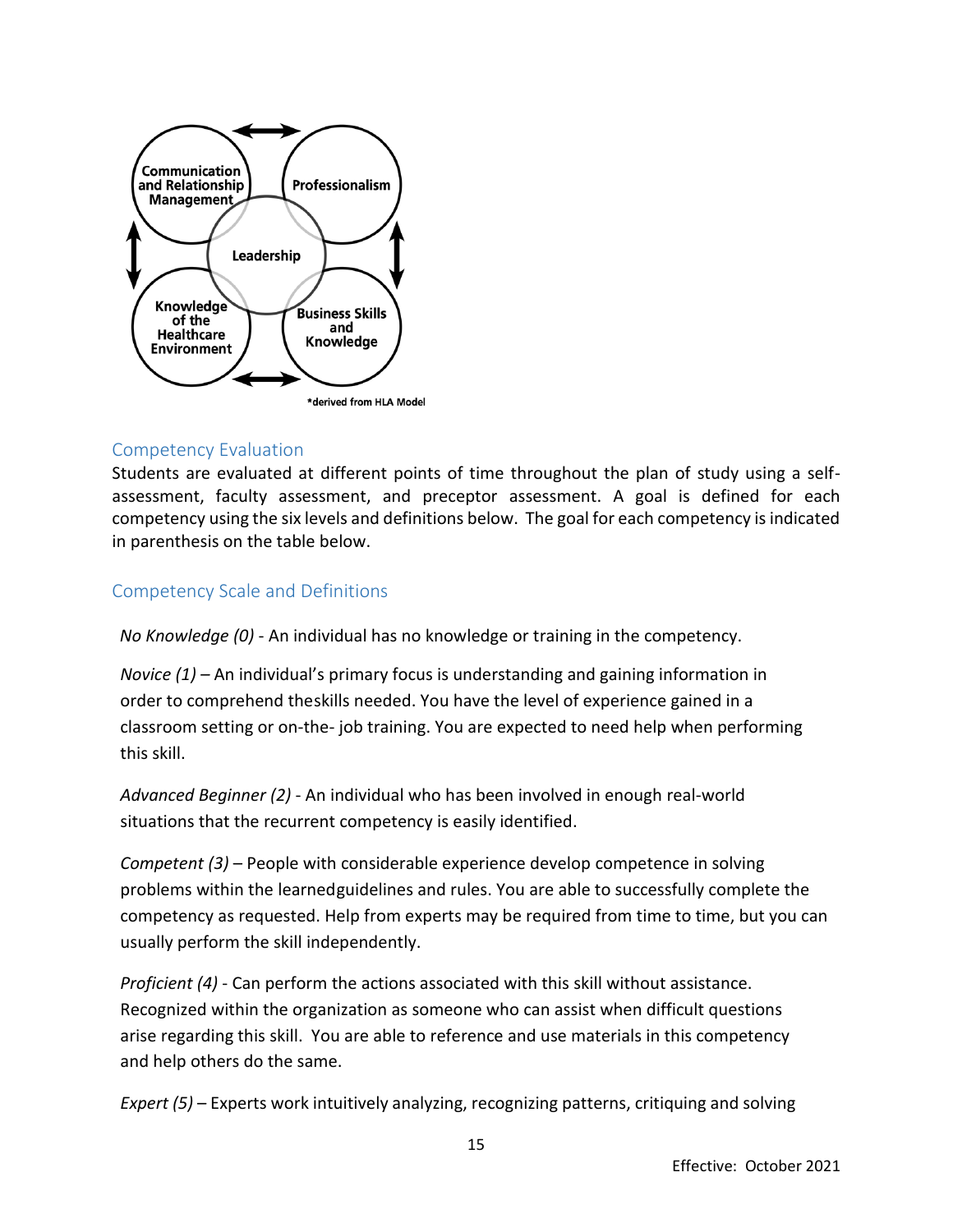problems with ideas and expertise. You are known as the expert in this area. You can provide guidance, troubleshoot and answer questions related to this competency.

# <span id="page-15-0"></span>Master of Healthcare Administration Competencies

making and problem solving (3)

**Master of Healthcare Administration Competencies** *The expected competency level is located in parenthesis.* **COMMUNICATION & RELATIONSHIP MANGEMENT (Communication and Interpersonal Effectiveness)** Collaborative relationships with internal and external stakeholders to facilitate shared decision-making (3) Written and verbal communication skills (3) Dispute resolution strategies and techniques to facilitate communication & collaboration (3) **LEADERSHIP (Management and Leadership)** Leadership and management theories and techniques (3) Organizational climate and culture that encourages teamwork, diversity, and inclusion in support of the organization's mission, vision, and goals (3) Change management theories and strategies to promote continuous organizational learning and improvement (3) **PROFESSIONALISM (Professionalism and Ethics)** Personal and professional values that support ethical and accountable leadership (3) Lifelong learning in support of professional and personal growth (2) Contribute to the community and profession (2) **KNOWLEDGE OF THE HEALTHCARE ENVIRONMENT (Knowledge of the Healthcare System)** Knowledge of key entities and structures within the healthcare sector (3) Knowledge of clinical and professional staff roles, trends and issues within the healthcare environment (3) Knowledge of key trends, laws, and policies, that impact the healthcare industry (3) **BUSINESS SKILLS & KNOWLEDGE (Critical Thinking Analysis and Problem Solving)** Business management knowledge, techniques, and strategies to support evidence-based decisionmaking and problem-solving (3) Financial management knowledge and strategies to support evidence-based decision-making and problem-solving (3) Human resource management knowledge, techniques, and strategies (3) Knowledge of organizational dynamics and governance (3) Healthcare Strategic Planning and Marketing (3) Information management knowledge and strategies to support evidence-based decision-making and problem-solving (3) Risk management knowledge and strategies to support evidence-based decision-making and problemsolving (3) Critical thinking skills and techniques to support evidence-based decision-making and problem-solving (3) Quality and patient safety management knowledge and strategies to support evidence-based decision-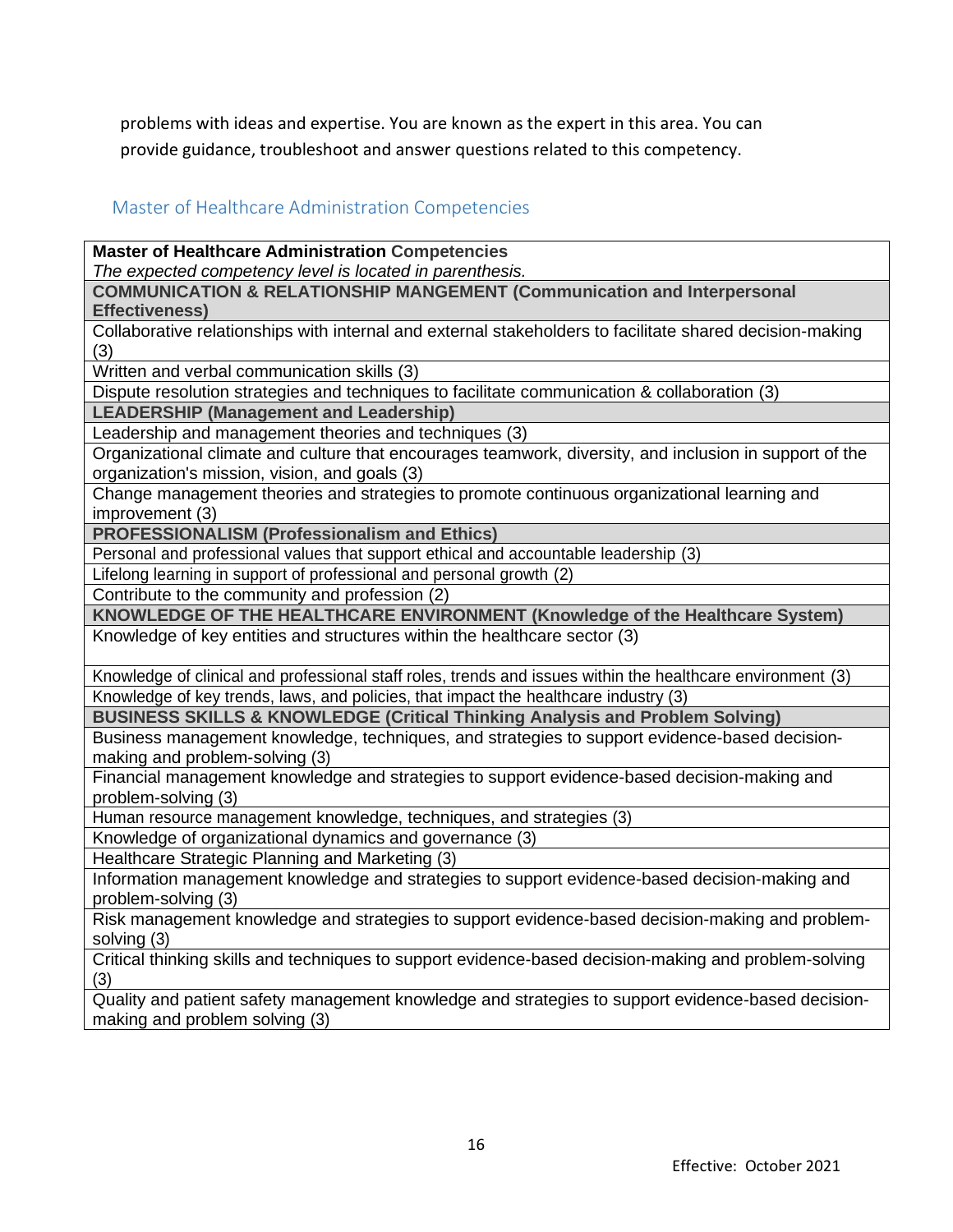# Health Informatics and Analytics Competencies

The M.S.H.I.A. curriculum is based on the American Medical Informatics Association (AMIA) 10 Foundational Domains: Health; Information Science and Technology; Social and Behavioral Science; Health Information Science and Technology; Human Factors and Socio-technical Systems; Social and Behavioral Aspects of Health; Social, Behavioral, and Information Science and Technology Applied to Health; Professionalism; Interprofessional Collaborative Practice; and Leadership.



# <span id="page-16-0"></span>Admission Requirements

# <span id="page-16-1"></span>Fast Track Master of Healthcare Administration Admission Requirements

Students must apply for the program in the spring of their freshman year. Applications are accepted from students who have an exceptionally high school GPA, ACT score and freshman year GPA. Accepted students will be required to maintain a certain GPA to remain in the program. Students who are accepted into the program begin graduate coursework in the fourth year of study and complete both degrees in five (5) years. Students may earn up to twelve (18) graduate hours that will count toward completing the baccalaureate degree.

- High School GPA of 3.50 or higher
- Earned a minimum of 3.50 cumulative GPA on all work done at Samford University
- ACT score of 26 or higher
- 3 letters of reference (at least two from faculty members at Samford University)

Application Process:

- Submit an application in the spring of the freshman year
- Faculty interview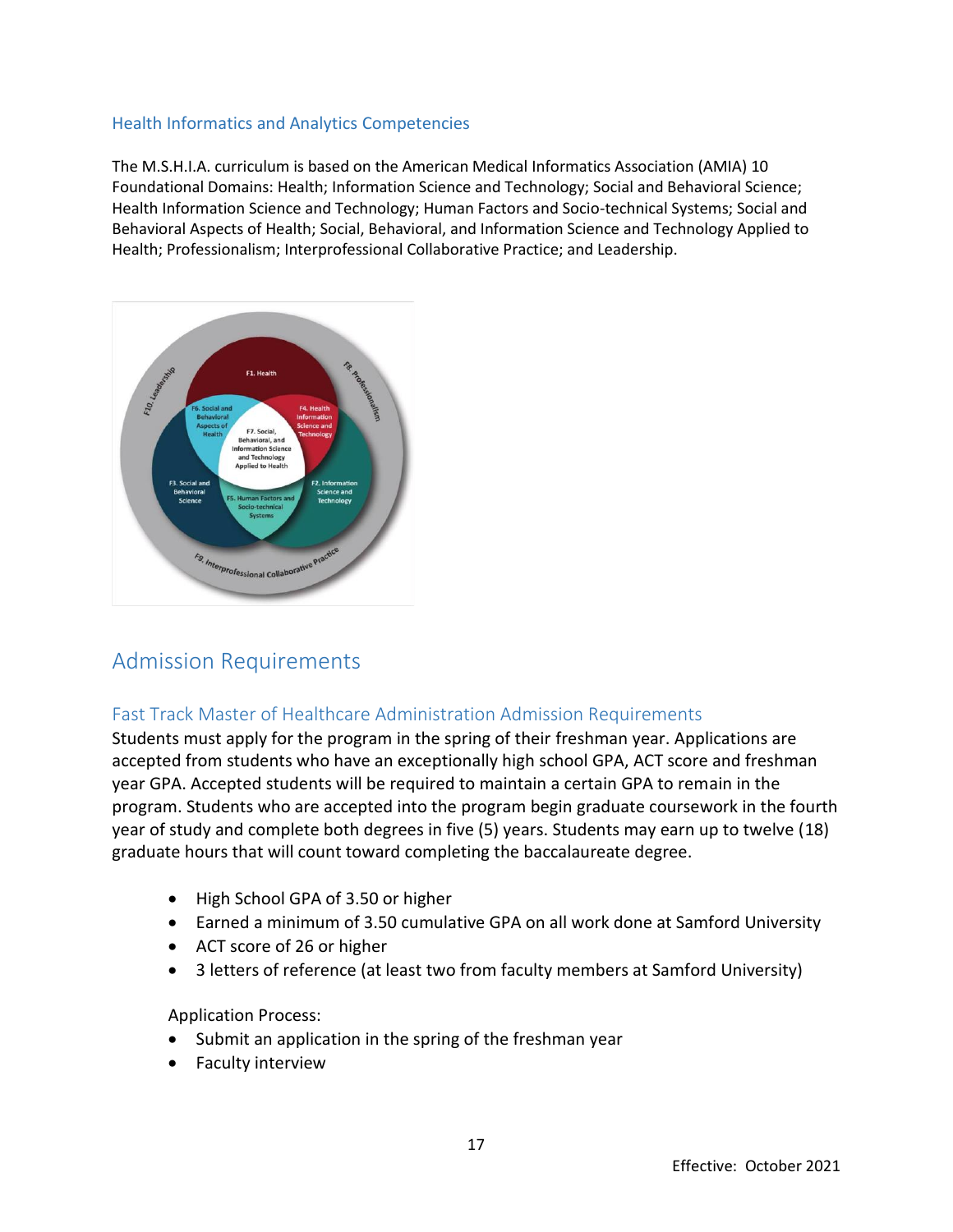# <span id="page-17-0"></span>Master of Healthcare Administration

M.H.C. A. Admission Requirements

Applicants must:

- 1. Possess a baccalaureate degree in a health or business-related field from a regionally accredited college or university **or** possess any baccalaureate degree and currently work in or have 3 years prior healthcare experience.
- 2. Submit official transcripts.
- 3. Have a C or better in an accounting course from a regionally accredited college or university.
- 4. Have a minimum 3.00 GPA on a 4.00 scale overall or in the last 60 hours of coursework.
- 5. The GRE is **only** required for an applicant who does not meet the minimum GPA requirement. The GRE must be within the last 5 years, with a combined Verbal and Quantitative score of 300 and Analytical 4.0.
- 6. Submit three letters of reference through the application system. At least one must be from a work supervisor or manager and one from a current or previous professor. The references should provide a knowledgeable testament regarding character, ethics, responsibility, potential for success, and other attributes that predict an applicant's favorable performance in the program.
- 7. Submit a resume highlighting work experience, strengths, and other accomplishments.
- 8. Submit an Essay on reason for seeking the M.H.C.A. and a career goal statement.
- 9. Submit a video interview.
- 10. International applicants or American citizens who learned English as a second language must score at least 550 (paper), 213 (computer) or 80 (Internet) on the Test of English as a Foreign Language (TOEFL) or 6.5 International English Language Testing System (IELTS) Score.

Students who do not meet one or more admission requirement(s) may be admitted on a conditional status, based upon evaluation by the program faculty. To be considered for a joint degree, students must apply and be accepted to both programs based on their admission criteria. Students admitted conditionally must address the unmet admission requirements according to the table below to progress in the program. All conditions are clearly spelled out in the admission letter.

| No            | Students must take an accounting course from |
|---------------|----------------------------------------------|
| Undergraduate | an accredited College or University and pass |
| Accounting    | with a C or better before taking MHCA 614    |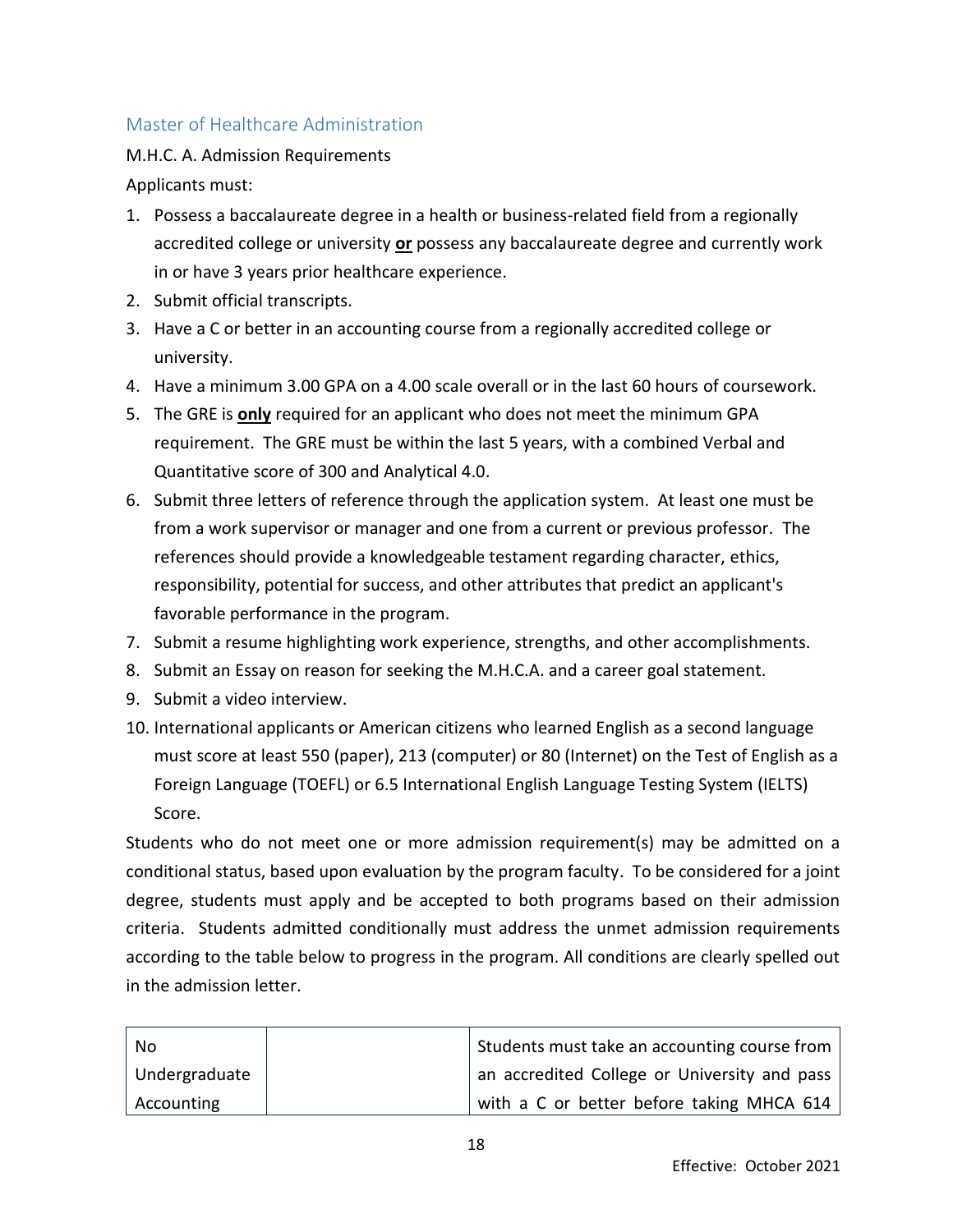|                   | Healthcare Finance and Budgeting.               |  |
|-------------------|-------------------------------------------------|--|
|                   |                                                 |  |
|                   | If a student is applying for the M.H.C.A/M.B.A. |  |
|                   | Joint degree, they must successfully complete   |  |
|                   | the graduate accounting requirements from       |  |
|                   | Brock School of Business prior to taking MHCA   |  |
|                   | 614 Healthcare Finance and Budgeting.           |  |
| GPA $<$ 3.0 on a  | Students must earn a GPA of 3.0 or better on a  |  |
| 4.0 scale overall | 4.0 scale during the first 12 hours of graduate |  |
| or in the last 60 | courses in the M.H.C.A. program                 |  |
| hours of          |                                                 |  |
| coursework        |                                                 |  |

We use a portfolio approach to evaluate applicants and the portfolio consists of reference letters, previous professional experience, essay, interview, grade point average and academic performance in undergraduate and previous graduate work (if applicable), and standardized test scores (if applicable). The portfolio approach allows us to take a holistic review when there is a lower GPA and evidence of experience in or motivation for a healthcare career, and strong letters of recommendation.

Exceptions to any admission requirements will be handled on an individual basis.

If accepted, a non-refundable fee of \$500 is required to secure admission into the program. The fee is applied to the first semester's tuition.

# <span id="page-18-0"></span>Fast Track Master of Science in Health Informatics and Analytics (B.S./M.S.H.I.A.)

Students must apply for the program in the spring of their freshman year. Applications are accepted from students who have an exceptionally high school GPA, ACT score and freshman year GPA. Accepted students will be required to maintain a certain GPA to remain in the program. Students who are accepted into the program begin graduate coursework in the fourth year of study and complete both degrees in five (5) years. Students may earn up to twelve (9) graduate hours that will count toward completing the baccalaureate degree.

- High School GPA of 3.50 or higher
- Earned a minimum of 3.50 cumulative GPA on all work done at Samford University
- ACT score of 26 or higher
- 3 letters of reference (at least two from faculty members at Samford University) Application Process: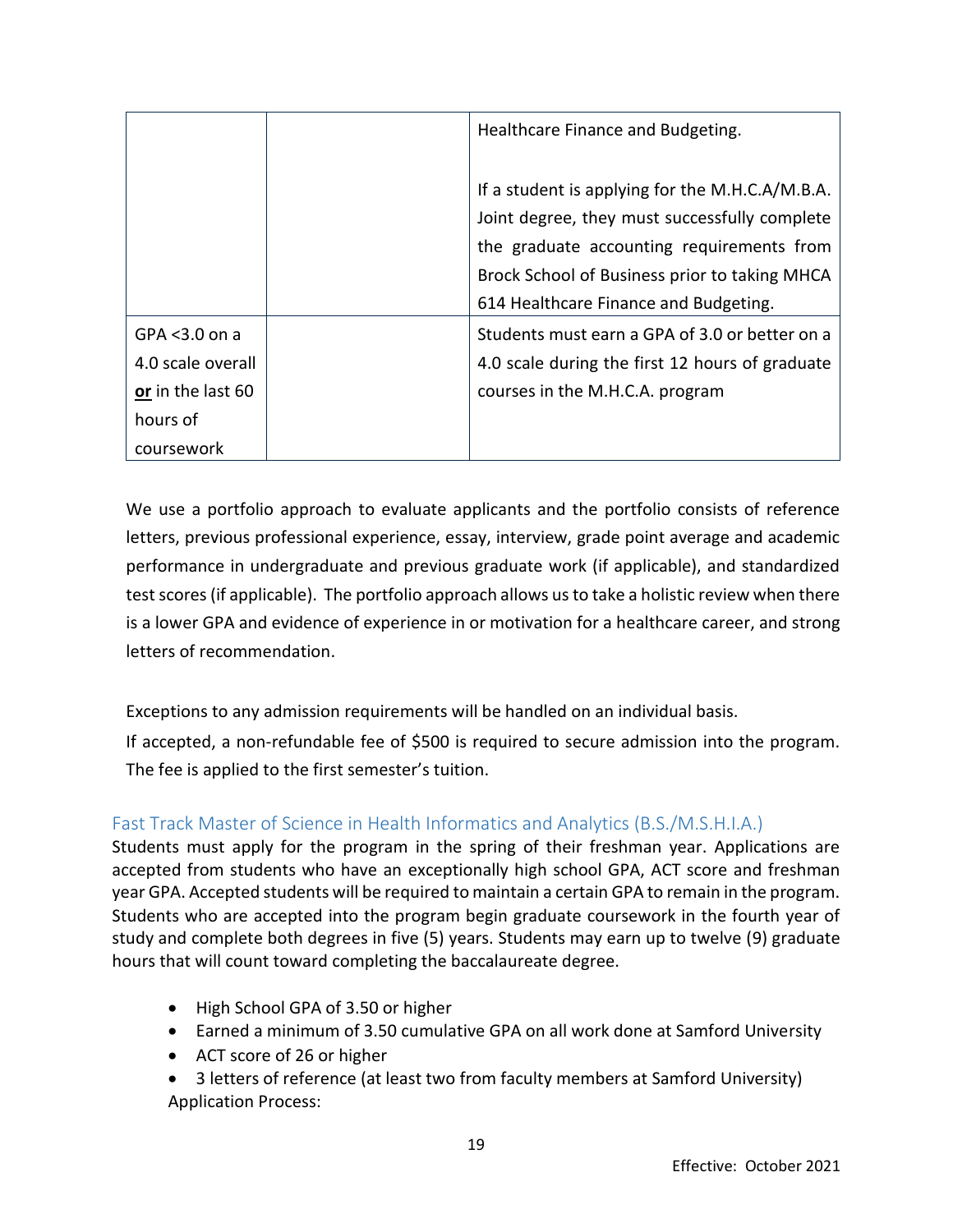- Submit an application in the spring of the freshman year
- Faculty interview

# <span id="page-19-0"></span>Master of Science in Health Informatics and Analytics

The Master of Science in Health Informatics and Analytics (M.S.H.I.A.) prepares graduates with the knowledge and skills necessary to be leaders in the field of health informatics and analytics. Students will learn how to plan, budget, implement, manage, and analyze the informatics systems and data vital to the functioning of all departments in hospitals, medical and dental practices, skilled nursing facilities, home health, community and public health settings, and all other facets of the healthcare delivery infrastructure. Through didactic and experiential learning, graduates will know how to use the potential of health informatics and analysis for improving patient safety, decreasing medical errors, cutting costs, increasing access, and facilitating interprofessional teams.

# M.S.H.I.A. Admission Requirements

Applicants must:

- 1. Possess a baccalaureate degree in any field from a regionally accredited college or university.
- 2. Submit official transcripts.
- 3. Have a minimum 3.00 GPA on a 4.00 scale overall or in the last 60 hours of coursework.
- 4. The GRE is only required for an applicant who does not meet the minimum GPA requirement. The GRE must be within the last 5 years, with a combined Verbal and Quantitative score of 300 and Analytical 4.0.
- 5. Three years of work experience in a relevant field can substitute for GRE with department chair approval.
- 6. Have completed undergraduate level statistics from a regionally accredited College or University with grade of B or higher.
- 7. Submit three letters of reference through the application system. At least one must be from a work supervisor or manager and one from a current or previous professor. The references should provide a knowledgeable testament regarding character, ethics, responsibility, potential for success, and other attributes that predict an applicant's favorable performance in the program.
- 8. Submit a resume highlighting work experience, strengths, and other accomplishments.
- 9. Submit an Essay on reason for seeking the MSHIA and a career goal statement.
- 10. Submit a video interview (identify questions).
- 11. International applicants or American citizens who learned English as a second language must score at least 550 (paper), 213 (computer) or 80 (Internet) on the Test of English as a Foreign Language (TOEFL) or 6.5 International English Language Testing System (IELTS) Score.

Students who do not meet one or more admission requirement(s) may be admitted on a conditional status, based upon evaluation by the program faculty. To be considered for a joint degree, students must apply and be accepted to both programs based on their admission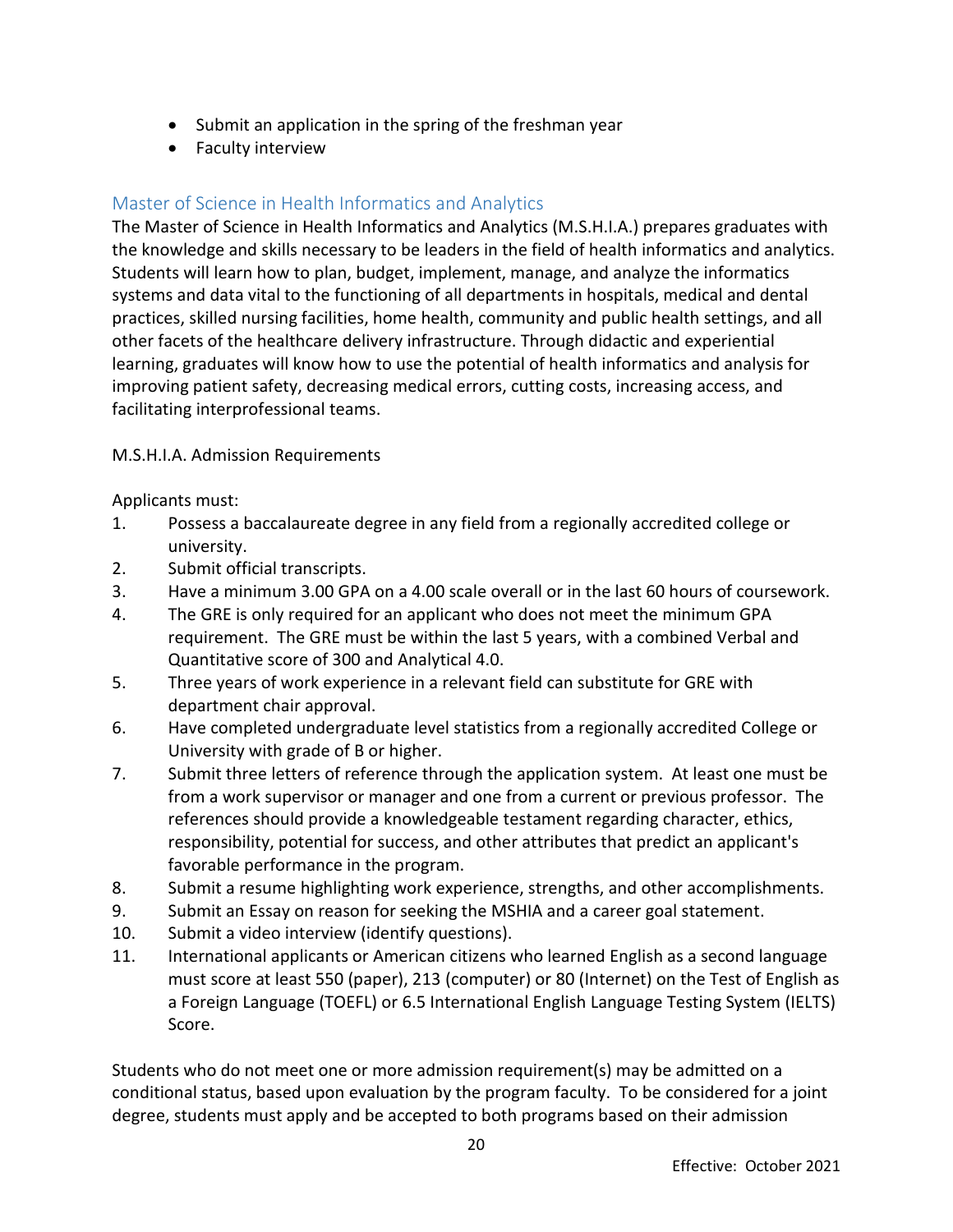criteria. Students admitted conditionally must address the unmet admission requirements according to the table below to progress in the program. All conditions are clearly spelled out in the admission letter.

We use a portfolio approach to evaluate applicants and the portfolio consists of reference letters, previous professional experience, essay, interview, grade point average and academic performance in undergraduate and previous graduate work (if applicable), and standardized test scores (if applicable). The portfolio approach allows us to take a holistic review when there is a lower GPA and evidence of experience in or motivation for a healthcare career, and strong letters of recommendation.

Exceptions to any admission requirements will be handled on an individual basis.

If accepted, a non-refundable fee of \$500 is required to secure admission into the program. The fee is applied to the first semester's tuition.

# <span id="page-20-0"></span>Academic Policies

# <span id="page-20-1"></span>Progression Policies

To progress in the healthcare administration program, students must abide by the degree specific progression policies. Students who fail to meet the requirements of the progression policy will be placed on probation or terminated from the program.

Graduate students must make a grade of B or better in each required program course. If a student fails to earn a grade of B or better, the student must take the same course again and earn a grade of B or better to remain in the program. Students who fail after two times to earn a grade of B or better in any required course will be terminated from the program. A grade of B- or less constitutes a failure in a graduate course.

Students who fall below the minimum GPA requirement will be placed on probation for one academic semester to remediate any coursework and/or return to good academic standing.

# <span id="page-20-2"></span>Fast Track Programs

To progress in the fast track program in Healthcare Administration or Health Informatics and Analytics, the student must:

- 1. Must maintain a minimum GPA to remain in the program and enroll in graduate courses in the fourth year.
	- a. GPA of 3.4 after 65 semester hours (end of sophomore year)
	- b. GPA of 3.3 after 101 semester hours (end of junior year)
- 2. Students must make at least a B or better the first semester of all graduate course work.
- 3. Make a grade of C or better in each required HA or HIIM program course. Note: A grade of C- or lower constitutes a failure in all required HA and HIIM program courses.
- 4. A student will be allowed to take a failed HA or HIIM program course only one additional time.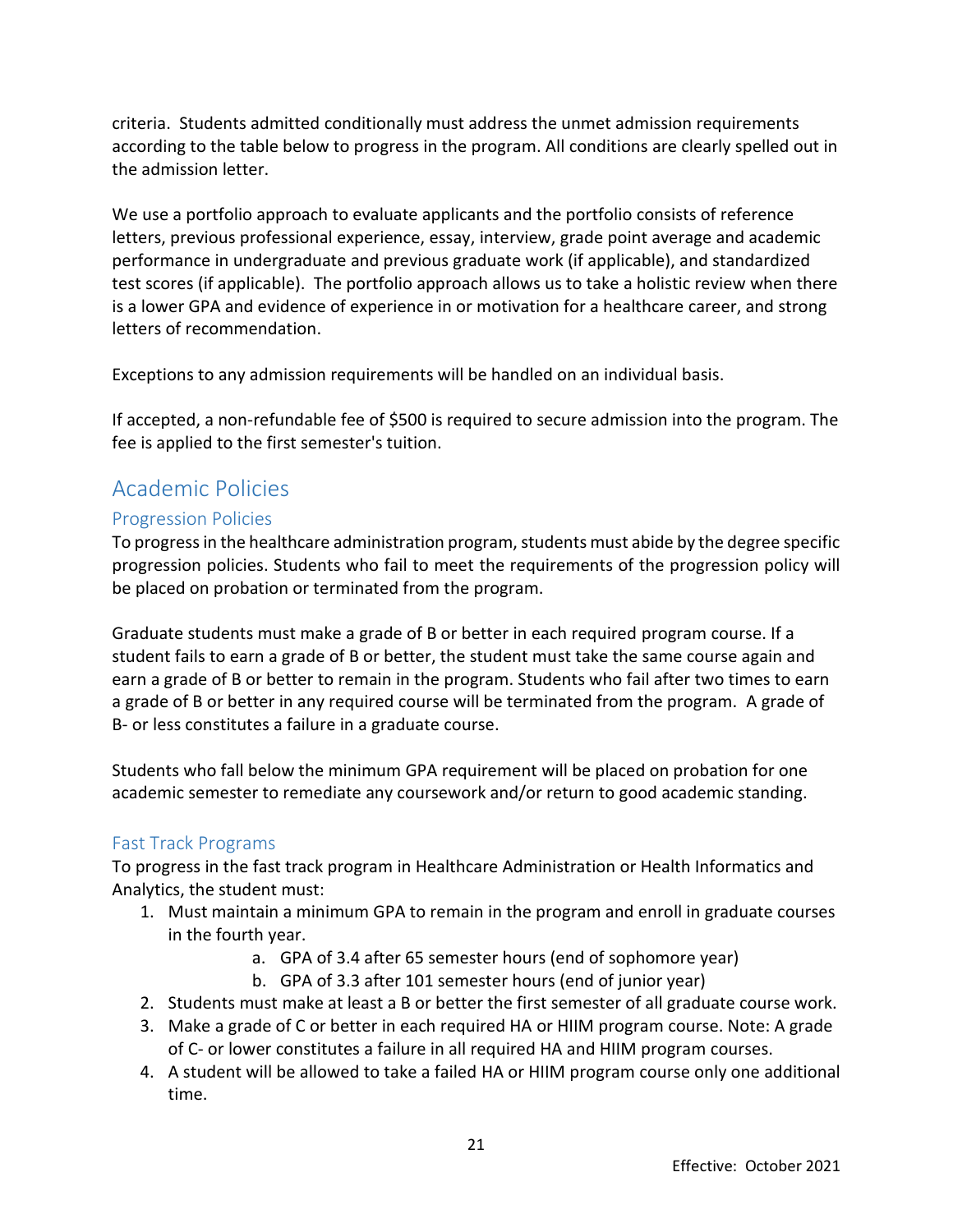- 5. Students who fail to meet the progression requirements for the fast-track Master of Healthcare Administration program will be converted to the B.S. of Healthcare Administration program. Students who fail to meet the progression requirements for the fast-track Master of Science in Health Informatics and Analytics program will be converted to the B.S. of Health Informatics and Analytics program. These conversions will take place if the student chooses to remain in the program and has not been otherwise terminated from the program.
- 6. When students complete the undergraduate coursework and begin the graduate coursework, students will follow the Graduate Healthcare Administration Student Progression Policy.

# <span id="page-21-0"></span>Graduate Healthcare Administration and Informatics

To progress in the graduate program in health administration or health informatics and analytics, the student must:

- 1. Have a completed Health Data Record (with all required immunizations) according to university policy and prior to beginning the Internship course. Note: When a healthcare administration and informatics undergraduate student continues graduate studies in either the M.H.C.A. or M.S.H.I.A. programs, students must initiate and complete a graduate Health Data Record.
- 2. Test negative on drug screens and pass background checks.
- 3. Maintain a cumulative GPA of 3.0 or above on all course work.
- 4. Make no more than two C's in a required course. These courses must be retaken. Students may only retake a course once to earn a B or better grade. A grade of B- or less constitutes a failure in a graduate course. Note: Retaking a course may cause an interruption in the student's matriculation in terms of scheduling courses.
- 5. Students who fail to maintain a minimum 3.0 cumulative GPA in any semester will be placed on academic probation for the next semester. Students who remain on academic probation for two semesters will be terminated from the graduate program.
- 6. Students in a joint degree offering will have two separate grade point averages, one for each program. Students follow the progression policies outlined for each degree offering and must meet the individual program requirements to remain in good standing. A student may choose to drop the joint degree after consultation with the Director of Student Services for the specific program.
- 7. There are four M.B.A. courses that have been accepted as substitutes for three M.H.C.A. courses. These substitute courses require a "B" or better as a passing score for the purposes of the M.H.C.A. degree. These courses include:
	- MARK 541, Marketing Strategy
	- MNGT 561, Strategic Management
	- MNGT 535, Human Resources and Organization Management
	- BUSA 552, Managing Corporate Integrity
- 8. Students must be aware that any violation of the Healthcare Administration and Informatics Student Handbook may result in immediate dismissal from the graduate program.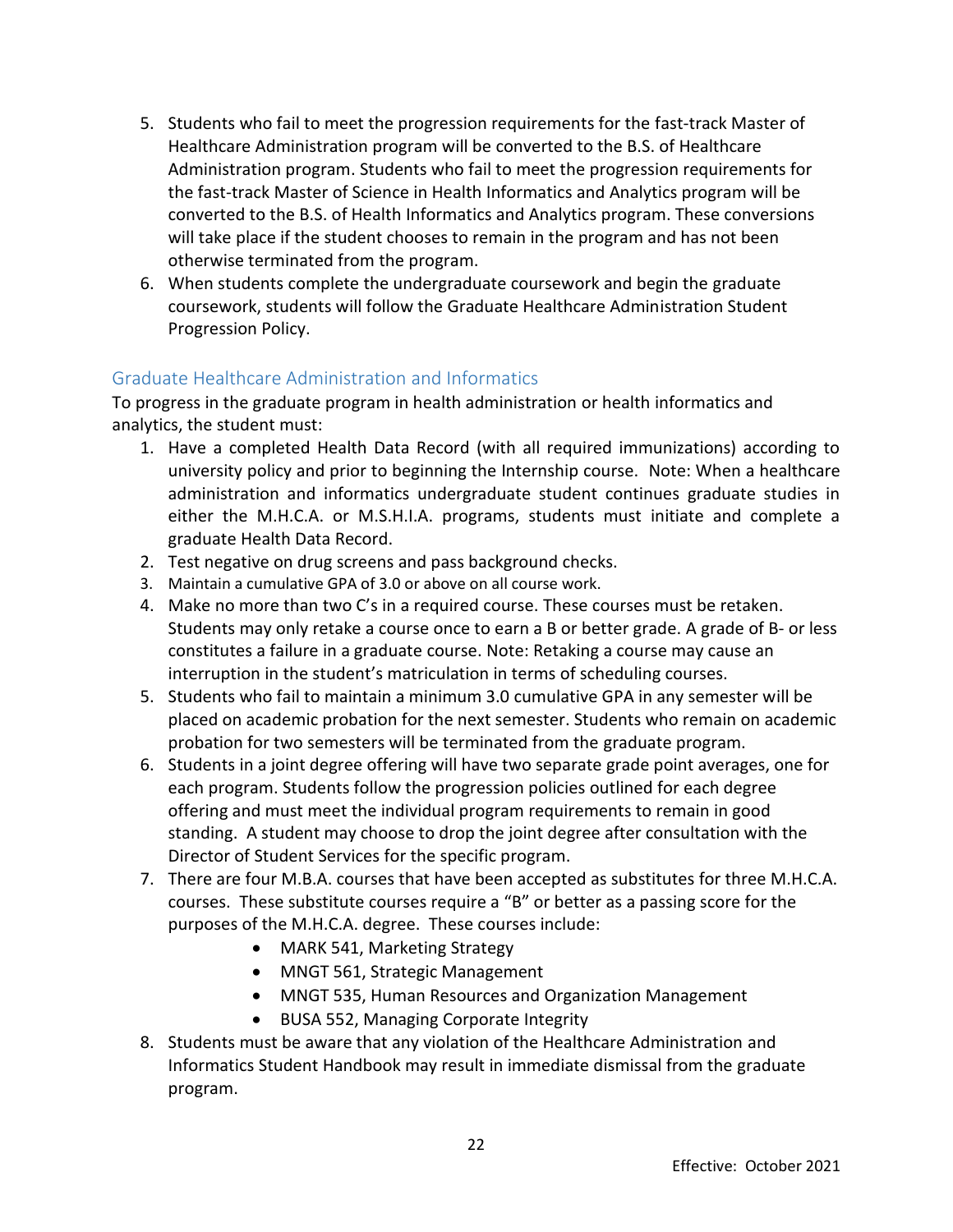9. Students retain the right to appeal dismissal/termination decision via the grievance procedure outlined in the Healthcare Administration and Informatics Student Handbook.

# <span id="page-22-0"></span>Time Limit for Program Completion

All students must complete graduate programs within a period of five years from the academic session of admission.

# <span id="page-22-1"></span>Grading Policy

If a student has concerns regarding an examination question and/or score for a specific assignment and wishes to review the examination, he/she must request an appointment with the course coordinator within (5) business days of posting of the grade. After this time, faculty have no obligation to review the test or alter grades. The course syllabus supersedes this statement.

Students enrolled in an internship course will be assigned a standard letter grade based upon the preceptor and faculty completed assessments of the student's performance using, but not limited to the Internship Plan and Accomplishments Form and Evaluation by Preceptor.

#### <span id="page-22-2"></span>Grading Scale

The faculty of the School of Public Health approved the following grading scale:

| А  | 100-93.33    |               | 76.66-73.33 |
|----|--------------|---------------|-------------|
| А- | $93.32 - 90$ | $\mathcal{C}$ | 73.32-70    |
| B+ | 89.99-86.67  | D+            | 69.99-67.67 |
| B  | 86.66-83.33  | D             | 66.66-63.33 |
| B- | 83.32-80     | D-            | 63.32-60    |
| C+ | 79.9-76.67   |               | <60         |

Special Grade Designations (please refer to the Registrar's website for definitions)

- FX Failure due to academic integrity violation
- INC Incomplete

# <span id="page-22-3"></span>Incompletes

Students must request a grade of incomplete from the course coordinator before the final grades are posted. The student must have completed and passed at least 75% of the course assignments and examinations for the course coordinator to consider assigning a grade of incomplete. If the course coordinator elects to assign an incomplete, the student must enter into a written agreement detailing (1) the work that must be done, (2) the maximum course grade possible upon completion, and (3) the date all assignments must be submitted by the student. **All grades of incomplete must be resolved before the last day of classes of the next full semester.** All grades of incomplete (INC) will change to the grade earned by the student if the student fails to honor the written agreement.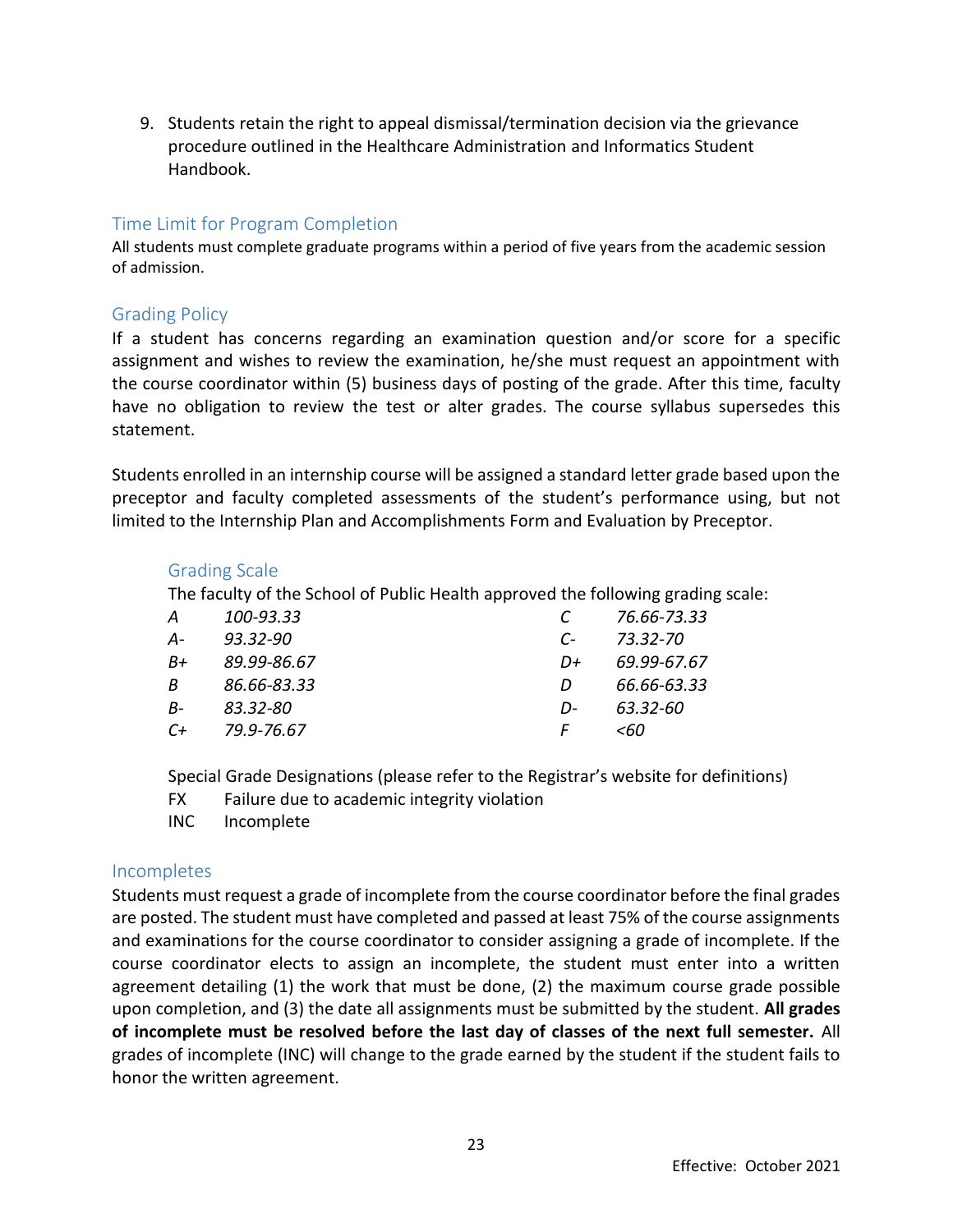# <span id="page-23-0"></span>Policies regarding course failure

Any course grade below a B (83.33) constitutes a failing grade in a Healthcare Administration and Informatics graduate course. Students are allowed to earn no more than two (2) grades of C in required coursework. These courses must be retaken. Students will be allowed to retake a course once. If the student fails to earn a B or better after taking a course twice, the student will be terminated from the program. (**Note: On a second attempt, a grade of B- is not considered passing.**) Retaking a course may cause an interruption in the student's matriculation in terms of scheduling courses.

# <span id="page-23-1"></span>Grade Appeal Policy

Graduate students should refer to the University policy on course grade appeals. Follow the guidelines outlined in the current Samford University Student Handbook

# <span id="page-23-2"></span>Withdrawal Policy

The decision to withdraw and the process of withdrawal from any course is the responsibility of the student. For a course withdrawal, a student should initially talk to their course faculty. A student desiring to withdraw from the University or Healthcare Administration and Informatics program must notify the SPH Director of Student Services **and** obtain an official withdrawal form from the Office of the Registrar following the guidelines set forth in the Samford University Student Handbook. The SPH Director of Student Services, Amber Kustos can be reached at akustos@samford.edu

#### <span id="page-23-3"></span>Readmission Policy

A student who has been dismissed from a graduate program in the Department of Healthcare Administration and Informatics may apply through the office of the SPH Director of Student Services for readmission after an intervening period of not less than one semester. The department admission committee will consider such requests for readmission on presentation of substantial evidence of a responsible and successful period of work or study during the intervening period. There is no guarantee, however, that a student will be readmitted. The decision regarding readmission rests with the Dean and is based upon the faculty's evaluation of thelikelihood of the applicant's successful performance in graduate coursework. If readmission is granted, a returning student who earns a non-passing grade in any required or prescribed course or whose GPA falls below 3.0 will be dismissed with no additional opportunity for readmission. The SPH Director of Student Services, Amber Kustos can be reached at akustos@samford.edu

#### <span id="page-23-4"></span>Grievance Procedure

Students should follow the complaint process as outlined in the current Samford University Student Handbook.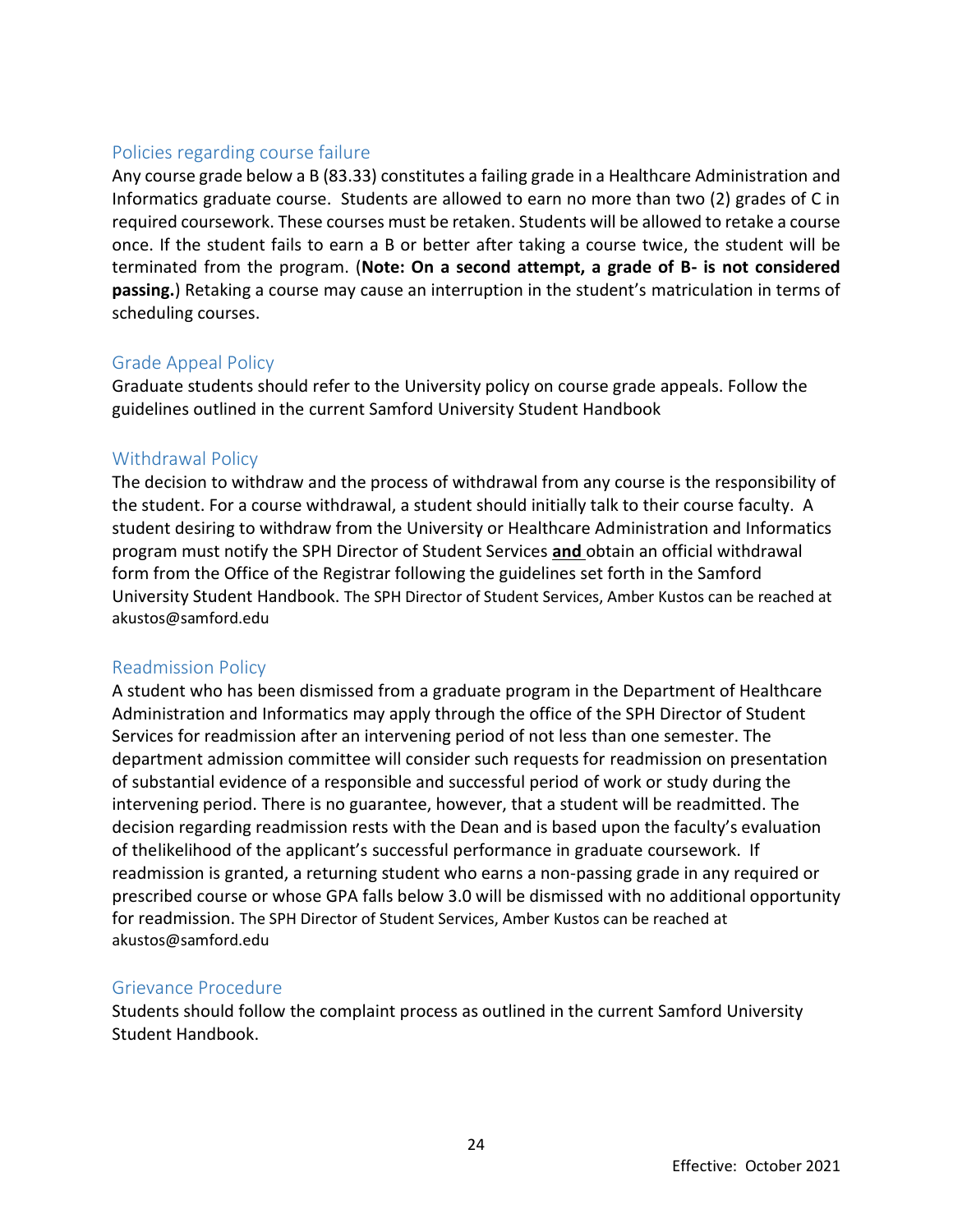# <span id="page-24-0"></span>Academic Integrity

Students, upon enrollment, enter into voluntary association with Samford University. They must be willing to observe high standards of intellectual integrity; they must respect knowledge and practice academic honesty. Those who cheat on an examination or class assignment are not only academically dishonest, but also completely deficient in the scholarly maturity necessary to college study. Those detected in dishonesty are subject to severe punishment. Any act to obtain an unfair academic advantage is considered dishonest. An academic integrity violation is defined as the act of lying, cheating or stealing academic information to gain academic advantage for oneself or another. Students who commit academic integrity violation will be charged as such and will be subject to the consequences of the violation as deemed by the faculty. *See Academic Integrity Policy for Graduate and Professional Students* in the Samford University Student Handbook.

# <span id="page-24-1"></span>Registration

The SPH Director of Student Services is responsible for coordination of the registration process for graduate Healthcare Administration and Informatics Students. Each student will receive an email via their Samford Email account indicating Registration completion for the next term.

# <span id="page-24-2"></span>Schedule Adjustment

Students should notify the appropriate Program Director as soon as possible if there is a problem that might involve an immediate interruption in attendance. This process will then be coordinated through the office of the SPH Director of Student Services. The SPH Director of Student Services, Amber Kustos can be reached at akustos@samford.edu

# <span id="page-24-3"></span>Graduate Transfer Credit Policy

Students may petition to transfer up to 12 graduate credits for their enrolled program (M.S.H.I.A. or M.H.C.A.) The course must be equivalent to a similar course in the curriculum and the student must have earned a B (3.0 on a 4.0 scale) or better in the course in order for credits to be eligible for transfer. Credits earned more than 10 years from the date of application to the graduate program are ineligible for transfer consideration. Such course work must be the equivalent for a full semester's work and be supported by official transcripts. Acceptance of such credit is solely the authority of the program director.

# <span id="page-24-4"></span>Program Requirements

# <span id="page-24-5"></span>Laptop Policy

The use of laptops and tablets in the classroom and at work can be powerful tools for learning and productivity but can also present a significant distraction to the user as well as others. While laptops and tablets are allowed in the classroom, students are expected to use these tools appropriately and respectfully. Inappropriate use of laptops or tablets—including, but not limited to, social media, web browsing, streaming (even in the background), or chat applications—can result in disciplinary action, per the discretion of course faculty.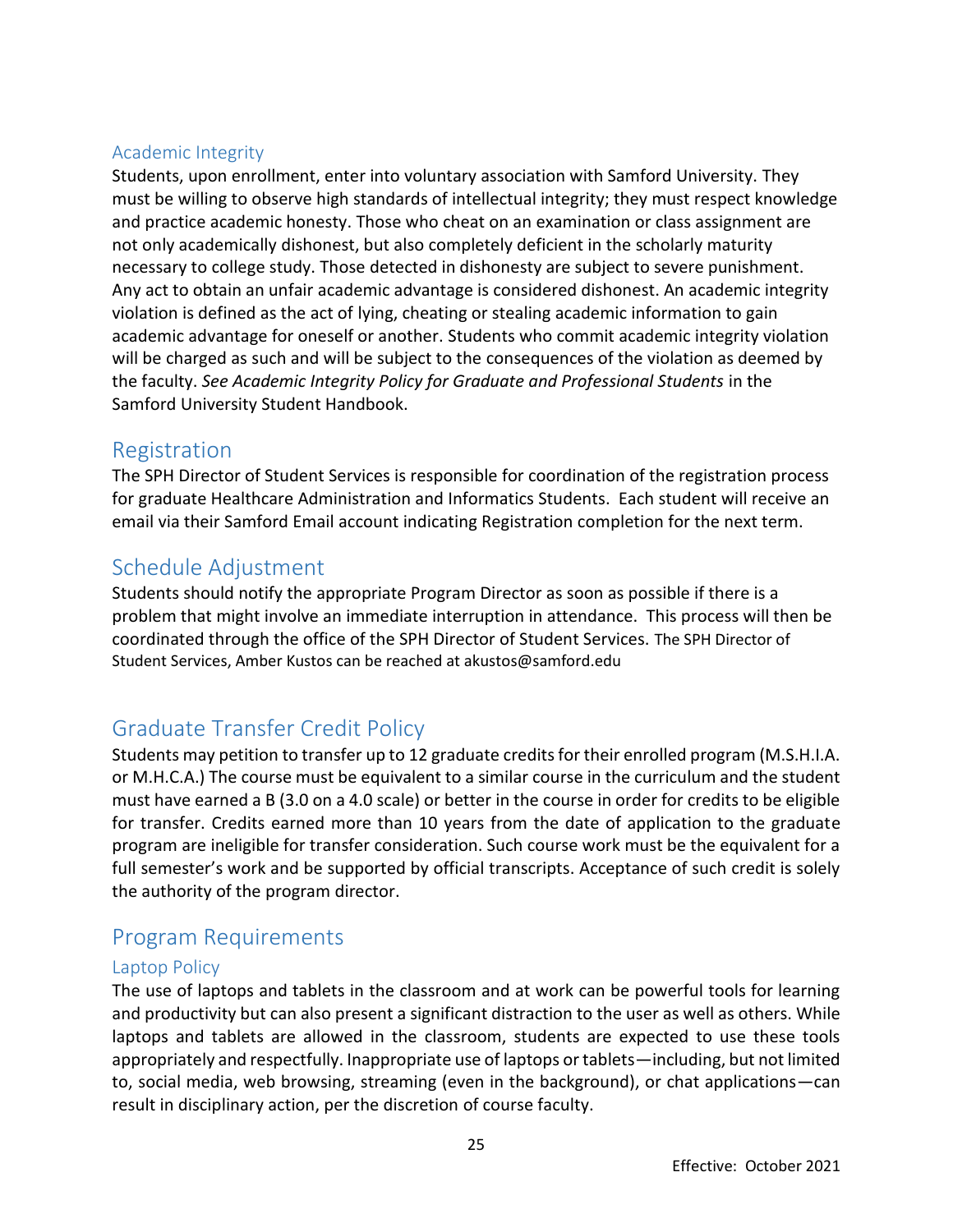Specific laptop and tablet usage policies will be defined in the course syllabus by each individual faculty member.

# <span id="page-25-0"></span>Internship Requirements

All Healthcare Administration internships participated in to earn academic credit must be arranged through the departmental procedure. Students are welcome to identify potential organizations and preceptors; however, the department must facilitate any Affiliation Agreement between the organization and the University. The *Healthcare Administration and Informatics Internship Handbook* details the internship requirements and guidelines.

# <span id="page-25-1"></span>MHCA 612 Healthcare Administration Graduate Internship

Healthcare Administration graduate students may enroll in the MHCA 612 to earn up to (6) credit hours. Three (3) credit hours and 120 on-site hours are required for graduation. Students may elect to enroll for an additional three (3) hours as an elective.

Students who elect to take MHCA 612 as an additional elective must get prior approval the semester before the desired semester. This is an option for students who want to participate in additional internship experiences during the summer between the junior and senior year.

# <span id="page-25-2"></span>Academic Calendar

Graduate students in the Department of Healthcare Administration and Informatics follow the College of Health Sciences academic calendar.

# <span id="page-25-3"></span>Graduation Requirements and Commencement

Commencement Exercises are held at the end of the fall and spring semesters. A student is required to meet all requirements for graduation as set forth in the Graduate HAI Handbook and *The Samford University Catalog* in effect at the time of entrance into the program, assuming there is no interruption in enrollment of a year or more. Later changes in the requirements for graduation are not applicable to students who proceed without interruption through their chosen program of studies.

It is the SPH Director of Student Services to notify the Registrar's Office of the candidates for graduation each term. The candidate will then receive information regarding graduation via email directly from SPH Director of Student Services. It is the responsibility of the student to see that all requirements for graduation are met.

Healthcare Administration

- Completed all required coursework with a minimum 3.00 GPA.
- Passed the comprehensive exam with a minimum 80% score.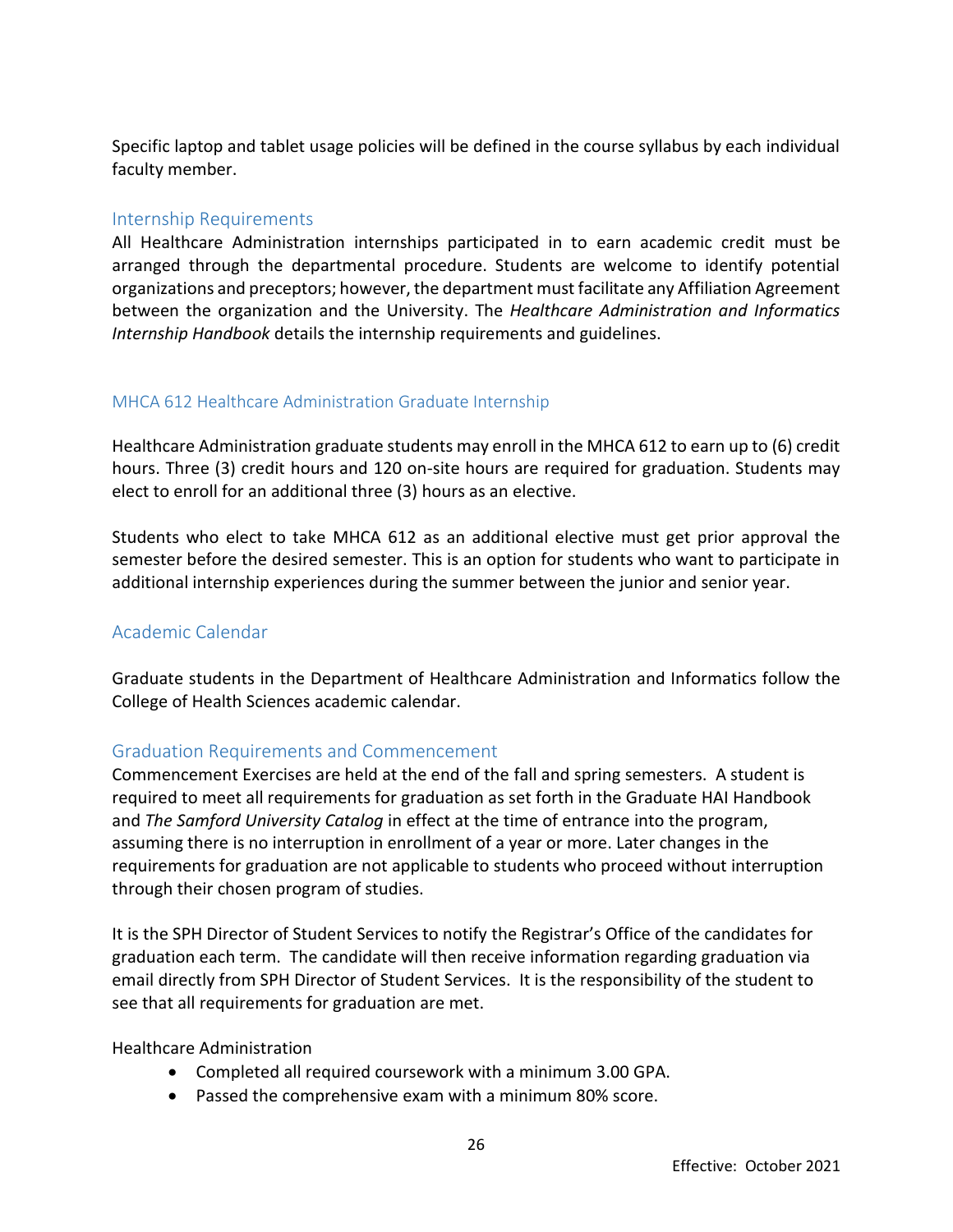- Completed the internship hour requirements.
- Completed a graduate healthcare administration capstone project.
- Completed all competency self-assessments and internship evaluations.

Master of Science in Health Informatics and Analytics

- Completed all required coursework with a minimum 3.00 GPA
- Completed a graduate informatics and analytics capstone project.

# <span id="page-26-0"></span>Professionalism

Students are expected to maintain a high standard of professionalism at all times. You are expected to behave ethically and respectfully, not only towards faculty, peers, and other members of the Samford community, but also towards individuals and groups with whom you interact in any capacity outside of Samford University.

Students are expected to abide by the guidelines for conduct set forth by individual professors in the context of coursework, and are expected to conduct themselves with courtesy, integrity, and the utmost professionalism both within the course setting and while interacting with the greater community, as in internships, residencies, or other such placements facilitated or supported by the Department of Healthcare Administration.

Proper comportment requires respect for all persons, forthrightness, and fastidiousness. Tardiness or absenteeism is unprofessional, as is improper cell phone or technology etiquette. If you have questions about proper professional actions in a situation, do not hesitate to consult faculty.

Students are expected to dress in *professional attire* during all department programs and classroom presentations. Professional attire for males includes suit or slacks and a jacket with a coordinated tie. Professional attire for females includes a suit or dress and reasonable heeled pumps. Both males and females should wear their Samford nametag during department programs.

# <span id="page-26-1"></span>Graduate Student Expectations

As a graduate student you will be expected to use both critical thinking and deductive reasoning to expand and broaden your understanding of topics encountered throughout your graduate education. Graduate students are expected to seek information from various sources outside of the classroom, classroom materials, and professors to assist in mastery of the material. Graduate students are expected to commit the appropriate time towards preparation for class including reading, completing assignments and being present, and prompt for class.

You are expected to stay current in healthcare developments. Students are expected to perform outside research to help cultivate a complete understanding of the materials and topics encountered.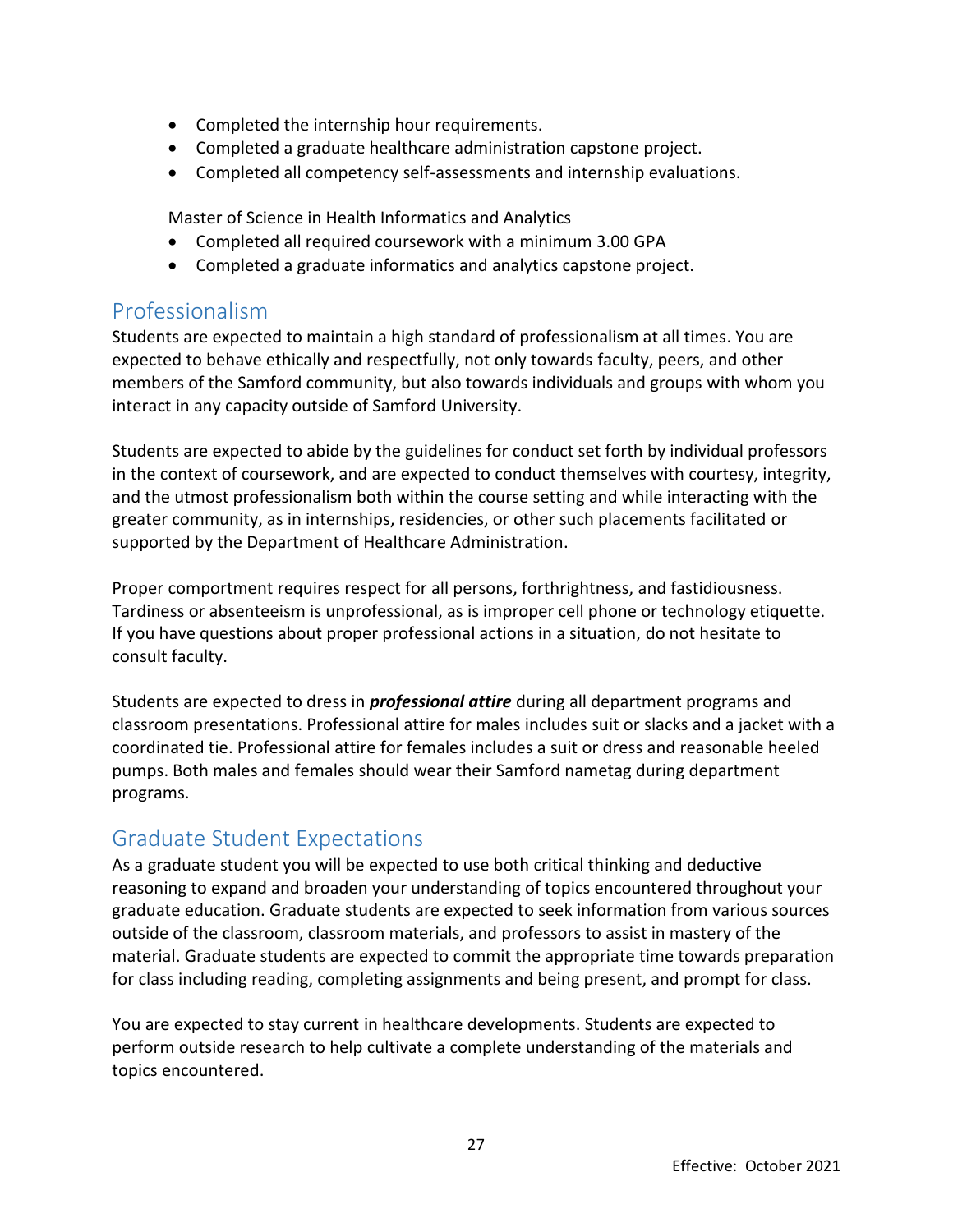Finally, the time commitment to pursue a graduate education competes with work, family, and social time. It is important that graduate students be prepared for the sacrifice needed to be successful students. It is also important that graduate students work towards mastery of the material and not just getting a grade rather than earning a grade. Students who have questions are expected to ask those questions. In a course, the proper chain of command begins with the professor. Unless a student communicates a concern to the professor, it cannot be addressed. Lastly, no professor is responsible for the course of another professor; therefore, no professor conducts his/her course the same. The best practice of students is to use the first few weeks, assignments, and tests to learn the path to success with each individual professor. Remember, there will be a different path for every class you take as a graduate student.

# <span id="page-27-0"></span>Attendance and Access to Canvas Policies

# <span id="page-27-1"></span>Online Attendance Policy

The educational programs in the Healthcare Administration and Informatics programs have been developed by the faculty to provide students with the information and experience necessary to become practicing professionals. All students are expected to attend the various educational opportunities provided for them by the program.

New student orientation is required. Students who are registered in online courses are expected to complete all required coursework through electronic forums. Students must receive lectures, questions, and assignments from faculty electronically. Students are expected to participate in all class discussions. In the event of extenuating circumstances, students should notify the professor prior to class and make arrangements for any make-up work. Failure to do so may affect the course grade. Online class attendance will be assessed by completion of all course assignments by the published due date and time. Students are responsible for retrieving electronic messages from both their Samford University Bulldog e-mail account and the learning management system. It is expected that students will respond to all messages in a timely manner.

# <span id="page-27-2"></span>Access to Canvas Courses

Students will have access to their current CANVAS courses when the course coordinator makes the course available at the beginning of the semester. During the semester, students may access any files available to them and download for their use in meeting the course objectives and for future reference.Two weeks following the end of the semester, these CANVAS courses will be unavailable to students.

# <span id="page-27-3"></span>Internship Attendance Policy

Organizations providing internship opportunities may have attendance policies as well, however, Samford students serving as interns will be held to the internship attendance policies set forth by the Department of Healthcare Administration and Informatics. These policies are as follows:

1. Interns must be present for each scheduled day of internship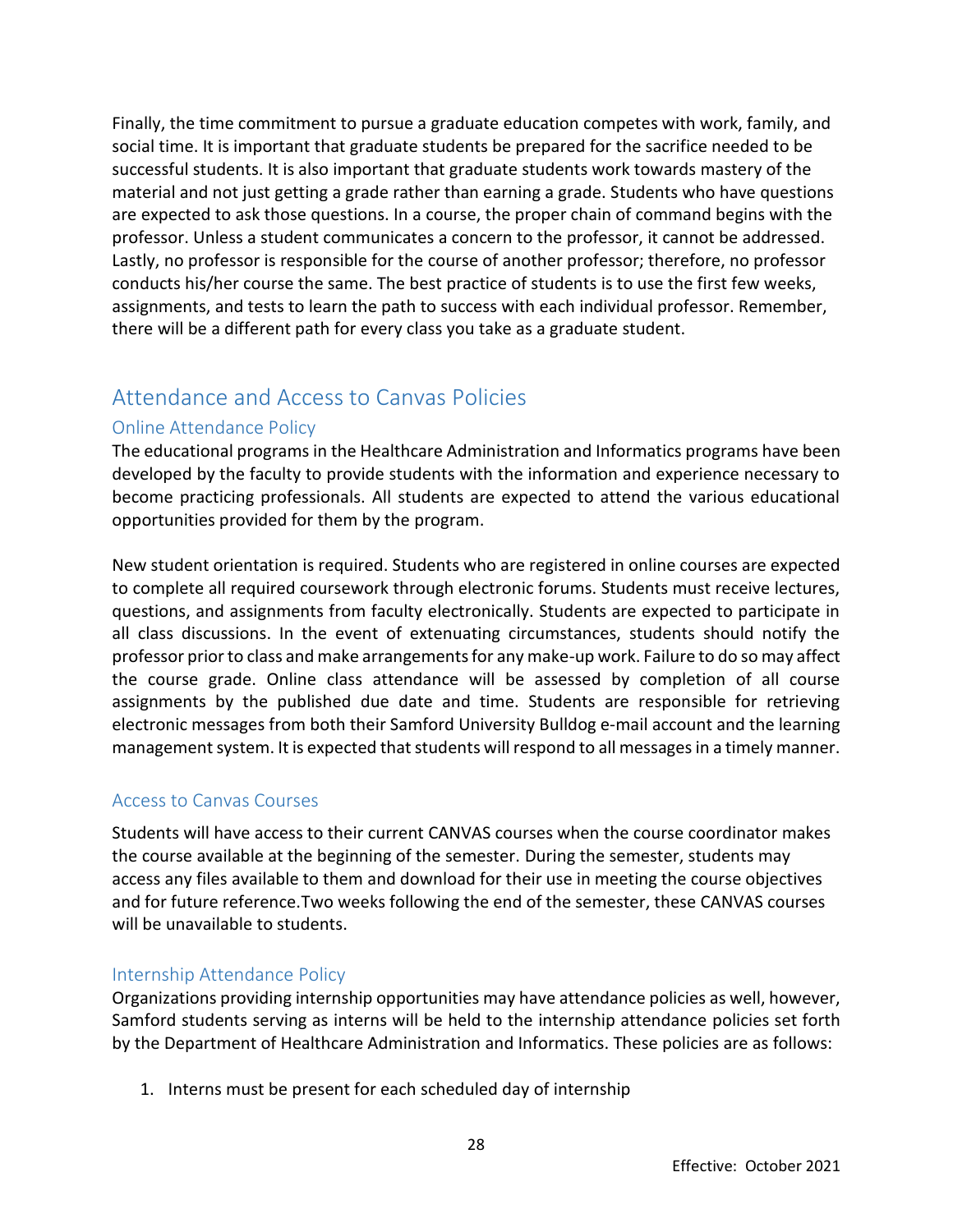- 2. If it is necessary for an intern to take an unscheduled absence for **any reason**, the intern MUST notify their preceptor and the course faculty at least two hours prior to the scheduled arrival time unless in a documented emergency situation. In the case of an emergency, the student must notify the Program immediately and provide documentation of the emergent situation.
- 3. Excused unscheduled absences include university sanctioned activities, emergent illnesses, bereavement, and acts of God. Unexcused reasons for unscheduled absences include personal business, doctors' appointments, and poor planning on the part of the intern (such as traffic issues, etc.).
- 4. Failure to notify the preceptor and course faculty will require a meeting with the course faculty and a WARNING.
- 5. If an intern is absent (scheduled or unscheduled) for greater than three (3) days during the course of the internship, the course faculty in consultation with the Department Chair will determine whether the intern will be removed from the internship placement due to excessive absences. In the case of excessive unexcused absences, students may be dismissed from the program.
- 6. If an intern is tardy (defined as arrival five (5) or more minutes after the scheduled arrival time at the internship three (3) or more times during the course of the internship, the course faculty will determine whether the intern will be removed from the internship placement due to excessive tardiness and unprofessionalism.

# <span id="page-28-0"></span>Campus Information and Services

# <span id="page-28-1"></span>COVID - 19

The 21-22 academic year will see the return of many regular activities and operations; however, as the presence of Covid-19 is monitored on campus and within our community, state law, local health orders, and CDC guidance could affect the course activities and modality (including a change to an emergency remote or online course). Students must attend class and check email and Canvas regularly for any important updates from the course instructor and/or university administration.

#### **Mask requirements within the educational setting**

Regardless of vaccination status, masking is required in all public indoor settings (including this class). Failure to comply with instructions to wear a mask from a member of the Samford faculty could result in an Honor Code warning letter and/or violation.

It is very difficult to differentiate vaccination status within the more interpersonal and intimate indoor educational settings such as the classroom. Therefore, if the university masking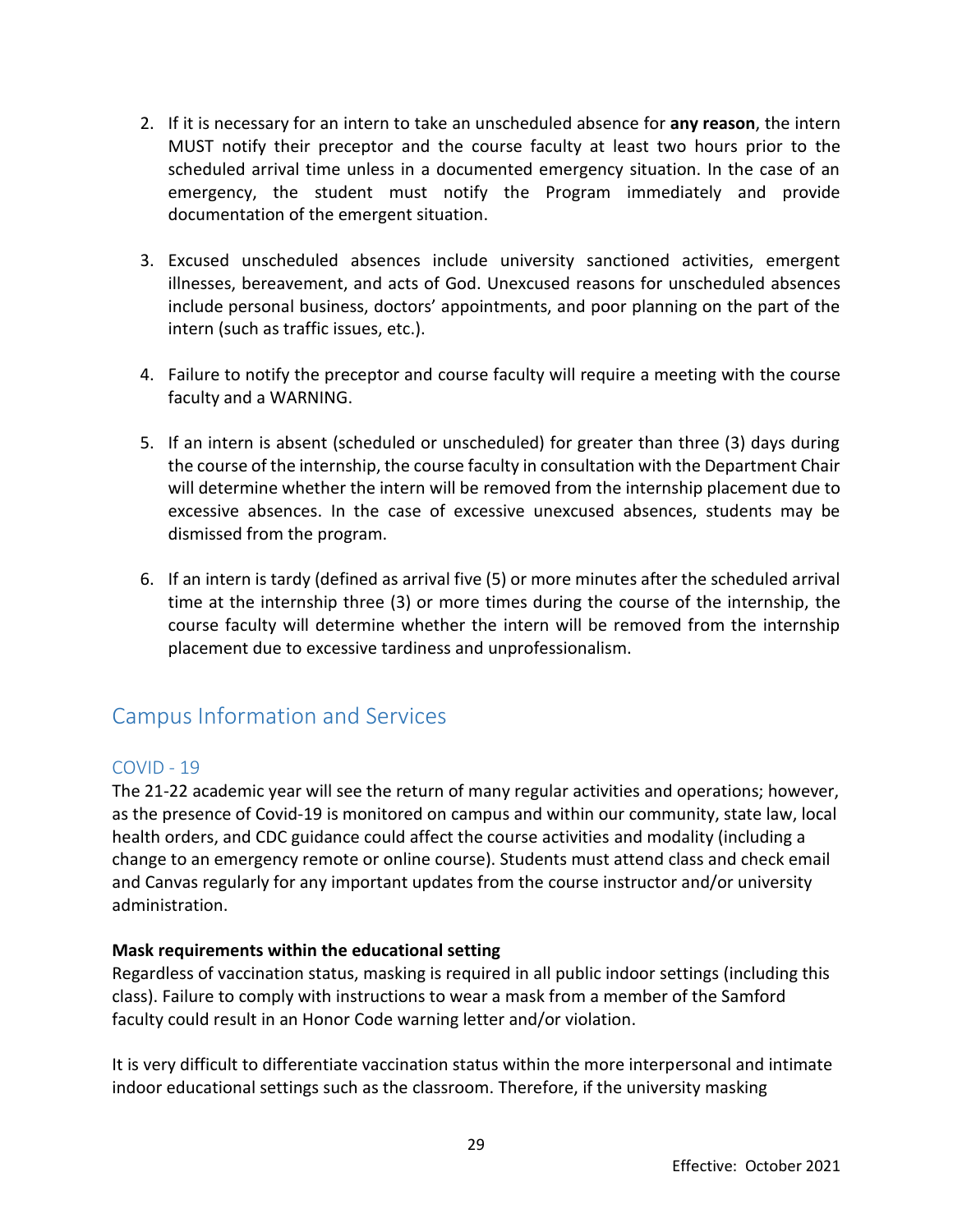requirement is lifted, a faculty member can require masking for all participants in their course, regardless of vaccination status. This small act supports our calling to respect and serve others within the Samford community and may reduce academic disruption in this course. Failure to comply with instructions to wear a mask from a member of the Samford faculty could result in an Honor Code warning letter and/or violation.

# **Student illness or vulnerable to COVID-19**

Vaccination is the best way for a student to reduce the risk of academic disruption due to COVID-related illness. Samford University strongly encourages all members of our community, including students, to receive the COVID-19 vaccine. However, there may be individual circumstances where students may not be able to receive the vaccination or choose not to receive the vaccination. Students who are not able to attend a required class meeting because of quarantine, illness, or contact with a COVID-19 positive individual should notify the instructor of record within 24 hours of the class meeting. Additionally, students should respond to contact by the Academic Success Center for assistance in coordinating academic support due to Covid-19 related absences. An excused absence does not relieve a student of responsibility for the academic work in the class missed.

Students who have a disability which makes them more vulnerable to COVID-19 (e.g., immunecompromised,) must register with Disability Resources and follow standard procedure.

# <span id="page-29-0"></span>Technology Needs

Because of the possibility of a student needing to participate in the course virtually at some point during the semester, all students should have the following technology available to them:

- A Windows 10 or Macintosh desktop or laptop computer; although Chromebooks and mobile devices are capable of accessing the Canvas learning management system, they may not be compatible with certain third-party software.
- A web cam (built into most modern laptops)
- A microphone and speakers, headphones, or earbuds (also built into most modern laptops)
- The most recent version of the Chrome or Firefox Web browser; the Safari browser can be particularly problematic when accessing online courses.
- A stable Internet connection capable of at least 2 Mbps upstream and 5 Mbps downstream. Students may test the speed of their connection at [http://speedtest.net](http://speedtest.net/)

# <span id="page-29-1"></span>Books and Supplies

All books and supplies are available online or at the Samford University Bookstore located on the first floor of the University Center. Used books are sometimes available. Students can view a list of required textbooks and materials prior to each term at <https://www.bkstr.com/samfordstore>(Also check hours and days of operation)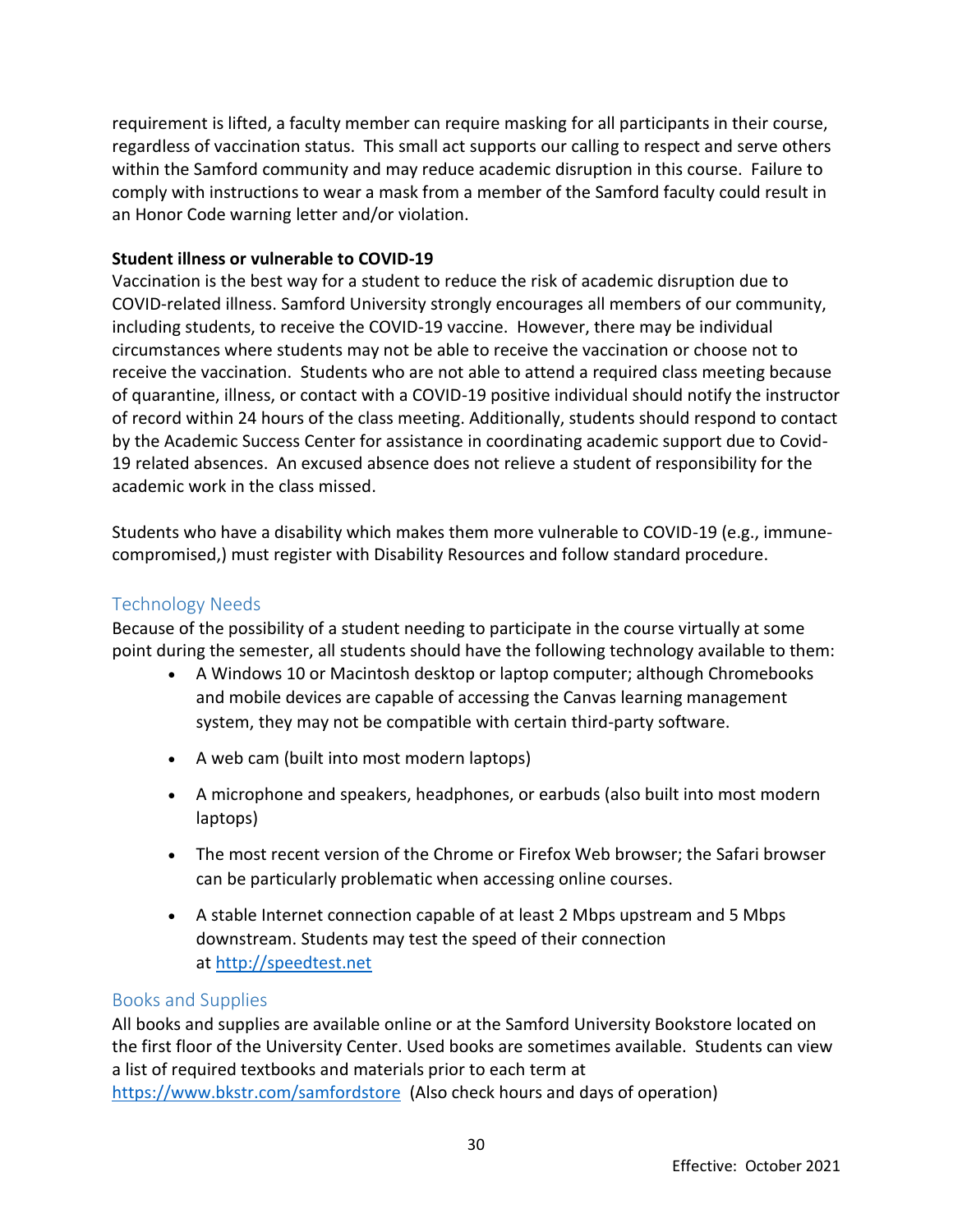# <span id="page-30-0"></span>Campus Safety

The Department of Campus Safety is staffed 24 hours a day, providing immediate availability for emergency response, performance of security patrols, monitoring of persons on campus, lockouts, dead batteries, and providing other services to the campus community. Campus Safety may be reached at (205) 726-2020.

# <span id="page-30-1"></span>Inclement Weather

Inclement weather or other events beyond the control of the University that might cause risk or danger to students, faculty and staff may occasionally result in changes to normal University operations, including cancellation of classes or events; the class schedule and/or calendar may be adjusted.

# <span id="page-30-2"></span>Emergency Readiness

RAVE is the primary method of communication used by Samford University during a campus emergency. If you have not registered for RAVE alerts, please use the link provided below and go to the My Contact Information box on your Portal homepage to update your RAVE Emergency Alert Information.<https://connect.samford.edu/group/mycampus/student> Samford University utilizes Alert Samford for desktop, laptop, tablet, and mobile devices to provide students with information, procedures, and links about what to do in the event of a variety of emergency situations that could occur on our campus. If you do not already have the Alert Samford app on your mobile device, laptop, desktop, or tablet, please click on this link <https://connect.samford.edu/group/mycampus/student> and go to the Emergency Information box on your Portal homepage for instructions on downloading the App. Once you have downloaded the App, please take time to review the information provided, it is important that you know what to do in the case of a campus emergency.

# <span id="page-30-3"></span>Americans with Disabilities Act

Students with disabilities who wish to request accommodations should register with Disability Resources (205) 726-4078, disability@samford.edu, DBH 103, www.samford.edu/dr. Students who are registered with Disability Resources are responsible for providing me with a copy of their accommodation letter and scheduling a meeting with me to discuss how their approved accommodations will apply to this course. Accommodations will not be implemented until we have met to review your accommodation letter.

# <span id="page-30-4"></span>Title IX

Samford University is committed to the creation and maintenance of a safe learning environment for students and the University community. In accordance with federal policy all University employees are required to report information related to discrimination and harassment which includes, but is not limited to, sexual assault, relationship violence, stalking, and sexual harassment. For this reason, if you tell a faculty member about a situation of sexual harassment or sexual violence or other related misconduct, the faculty member must share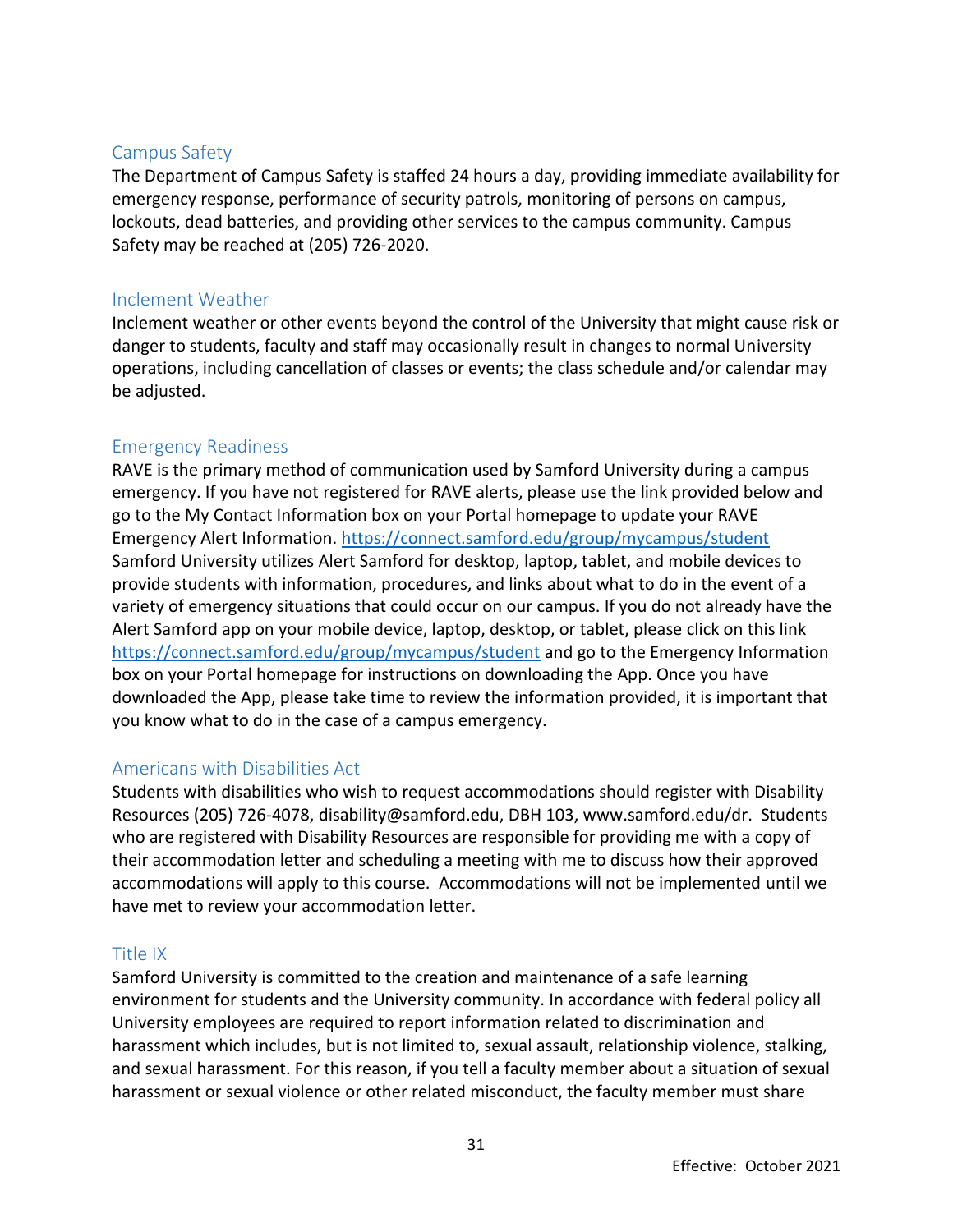that information with the University Title IX Coordinator. If you wish to speak with an employee who is not required to report information, you can find a list of confidential resources listed in the online student handbook and the Title IX website or contact the Counseling Center at 205- 726-4083 or the Office of Spiritual Life at 205-726-2825.

#### <span id="page-31-0"></span>Sexual Harassment Policy

<span id="page-31-1"></span>See Samford University Student Handbook

#### Student Bereavement Policy

In the event a student experiences the death of a significant member of his or her family or community, the University may excuse absences up to five days for travel and bereavement. The Provost Office will notify advisors and instructors of excused absences. It will be the responsibility of the student to follow up with faculty regarding missed exams, quizzes and required work for the class.

#### <span id="page-31-2"></span>Communication Resource Center

The Communication Resource Center (CRC) offers *free* tutoring for Samford students in oral and written communication, as well as support for developing and improving critical reading skills. CRC appointments are available Monday-Thursday. Students can schedule appointments at [samford.mywconline.com.](https://samford.mywconline.com/) Students will upload files for the tutor to review and meet in realtime sessions with a tutor. For more information,

visit <http://www.samford.edu/departments/communication-resource-center/>

Note: The first time you schedule an appointment, you will need to create an account, using your Samford email and password.

#### <span id="page-31-3"></span>Counseling Services

Students may benefit from meeting with a counselor at some point to discuss difficult issues, gain insight for dealing with stress, or to process and understand events from the past. When a need for counseling arises, students should contact Counseling Services & Wellness Programs. On-site appointments are prepaid through student fees and there is no extra cost to the student. To schedule an appointment, please email counseling@samford.edu, call 205-726-2065, or stop by Dwight Beeson Hall (DBH) room 203.

#### <span id="page-31-4"></span>Library Services

Samford University Library (library.samford.edu) is more than just a building; it is a vast array of resources curated to support your success. In addition to print, media, and online resources, the library has collaborative meeting and study spaces, technology that supports your academic endeavors, and professional librarians with the expertise to assist with research needs.

Other libraries in the Birmingham area cooperate with Samford on a reciprocal basis, increasing the variety of resources directly available to the Samford community. The Samford University Library is theprimary library for all students, faculty, and staff. In addition to books, eBooks,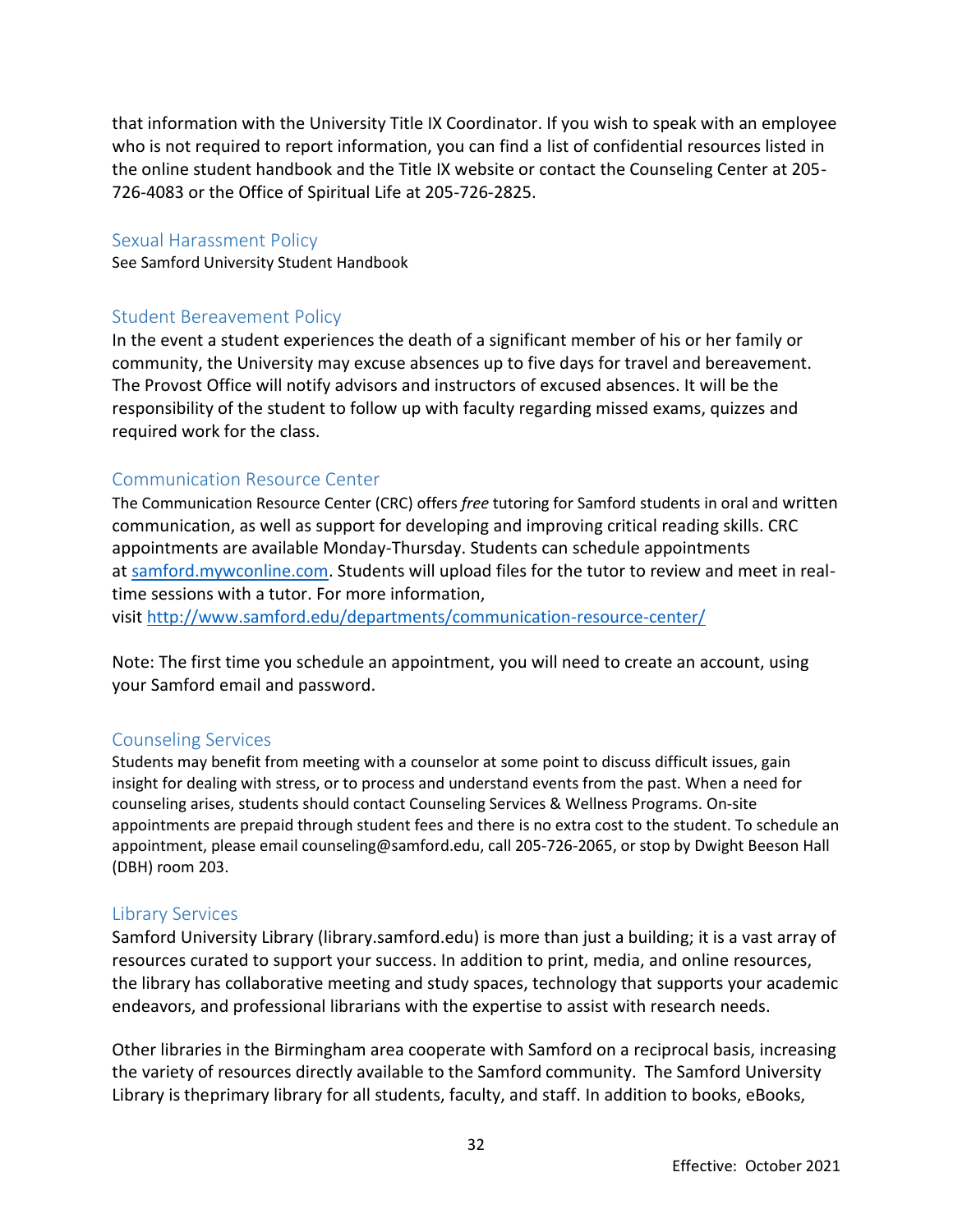periodicals, unique collections, and full-text electronic resources, the library houses a large government documents collection - serving as an official repository. Individualized and group instruction in the use of library resources in provided on a regular basis by librarians. A Computer laboratory, computer classroom, individual and group study rooms, multimedia viewing and listening rooms, meeting rooms with advanced presentation and conferencing capabilities, and a lounge area are available for use.

For more information about the library, see the Library Web page at

<http://library.samford.edu/> and for more information about specific library resources just for **healthcare administration** se[e http://samford.libguides.com/hca and for](http://samford.libguides.com/hca%20%20and%20for%20health%20informatics%20see%20https:/samford.libguides.com/informatics) **health informatics** [see https://samford.libguides.com/informatics F](http://samford.libguides.com/hca%20%20and%20for%20health%20informatics%20see%20https:/samford.libguides.com/informatics)or assistance with any research endeavors, just ASK US! [http://samford.libanswers.com,](http://samford.libanswers.com/) email us (reference@samford.edu), or call us at 205-726-2196 for more information about how we can help. We are here to assist with your information and research needs.

# <span id="page-32-0"></span>Electronic Mail

Every Samford student is assigned an email account. Students are required to read their Samford email every day. The School does not use personal email accounts to communicate with enrolled students. For information on how to forward your Samford Bulldog email account to your personal email account, contact Technology Services <https://www.samford.edu/departments/technology-services/>

# <span id="page-32-1"></span>Samford Campus Portal

Students are encouraged to take advantage of all the services offered through the campus portal. By clicking on the Banner icon, students may obtain important information such as: transcripts, grades, class schedules, and financial aid information.

# <span id="page-32-2"></span>Parking

**Vehicles must display a Samford University parking decal if parked on campus.** Decals may be obtainedfor a nominal fee from transportation services located on main campus. You can also obtain a decal online through Samford's web site at https:/[/www.samford.edu/departments/transportation/registration.](http://www.samford.edu/departments/transportation/registration)

# <span id="page-32-3"></span>University Health Services

Conveniently located in F. Page Seibert Hall, University Health Services includes an on-site CLIA-certifiedlab and x-ray. The clinic entrance is located on the east side of Seibert Hall, adjacent to the commuter parking lot. The Clinic provides primary medical care services, including acute care for illness and injuries, health maintenance and management of stable, chronic conditions.

<span id="page-32-4"></span>Financial Services Website: [www.samford.edu/departments/financial-services](http://www.samford.edu/departments/financial-services)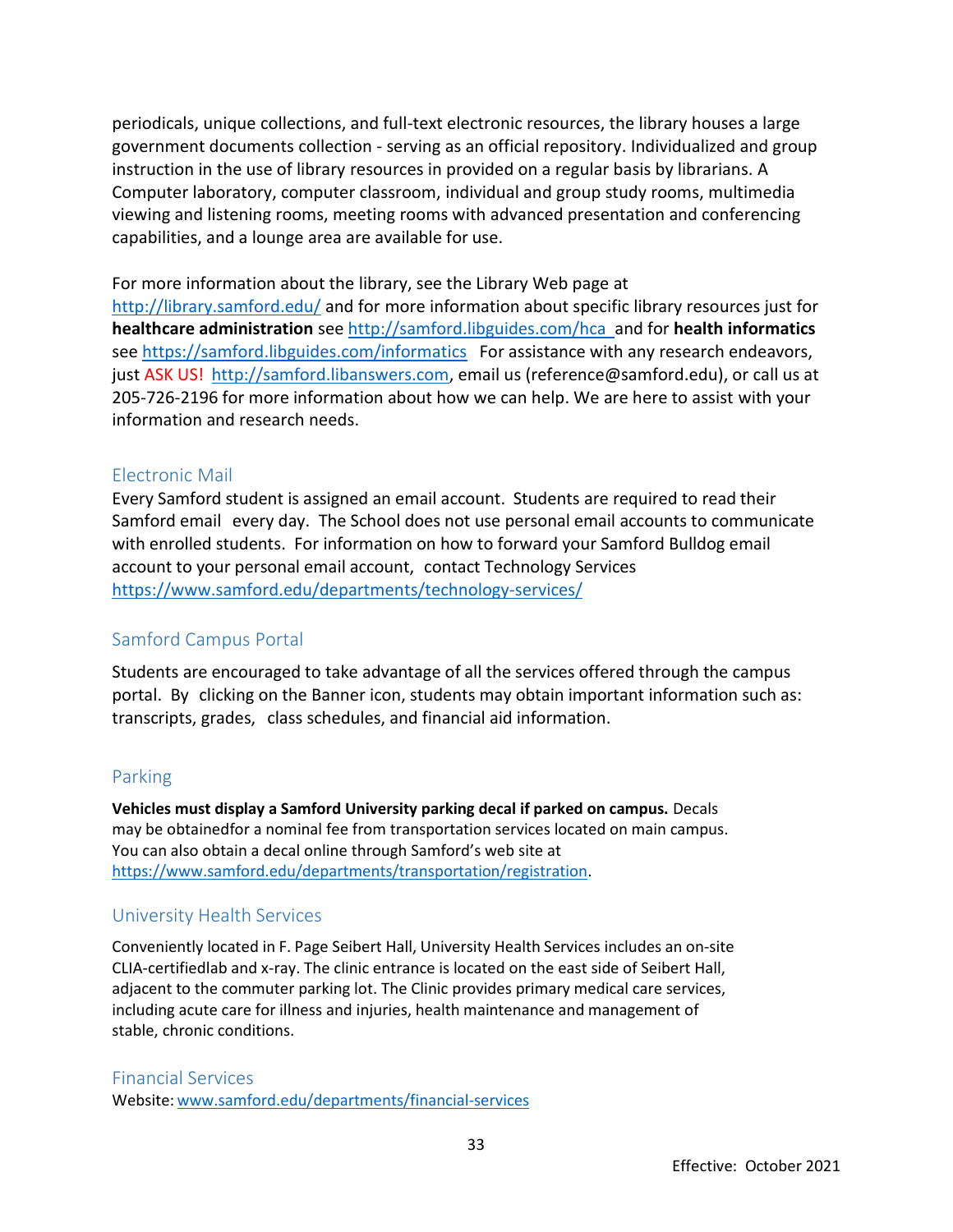Email: [Onestop@samford.edu](mailto:Onestop@samford.edu) Phone: 205-726-2905

# <span id="page-33-0"></span>Family Educational Rights and Privacy Act (FERPA)

The Family Educational Rights and Privacy Act (FERPA) is a federal law designed to protect the privacy of astudent's education records. The rights of the FERPA heretofore assigned to parents are now transferred to their college students. These rights are:

- Eligible students have the right to inspect and review all of the student's educational recordsmaintained by the school. The student must contact the dean of academic services and registrar's office to make an appointment to view their academic record.
- Eligible students have the right to request that a school correct records believed to be inaccurate or misleading. If the school refuses to change the records, the eligible student then has the right to a formal hearing. After the hearing, if the school still refuses the correction, theeligible student has the right to place a statement in the records commenting on the contested information in the records.
- Generally, Samford University must have written permission from the eligible student before releasing any information from a student's record. However, the law allows schools to disclose records, without consent, to the following parties: school employees who have a need to know,other schools to which a student is transferring, parents when a student over 18 is still a dependent, certain studies for the school, accrediting organizations, individuals who have obtained court orders or subpoenas, persons who need to know in cases of health and safety emergencies, state and local authorities to whom disclosure is required by state laws adopted before November 19, 1974.

Schools may also disclose, without consent, "directory type" information, such as a student's name, address, e-mail address, and telephone number. Samford University has designated the following as directory information: student name, address, telephone number, date and place of birth, enrollment status, major field of study, participation in officially recognized activities and sports, weight and height of members of athletic teams, dates of attendance, honors, degrees and awards received, most recent previous school attended, and photograph. *An eligible student who does not wish for this information tobe released without prior written consent must notify in writing the Office of the Dean of Academic Services and Registrar by the last day to Drop/Add without financial penalty in a semester or term*

# <span id="page-33-1"></span>Student Conduct

Students in Healthcare Administration and Informatics must adhere to the standards of conduct specified in the current Samford University Student Handbook

(https:/[/www.samford.edu/files/Student-Handbook.pdf \)](http://www.samford.edu/files/Student-Handbook.pdf) as well as to certain standards of behavior appropriate for all health professionals. The information contained in the handbook can be accessed online. Students shall comply with legal, moral, and legislative standards, which determine acceptable behavior of a healthcare administration and informatics student. Noncompliance may be cause for suspension/dismissal from the program.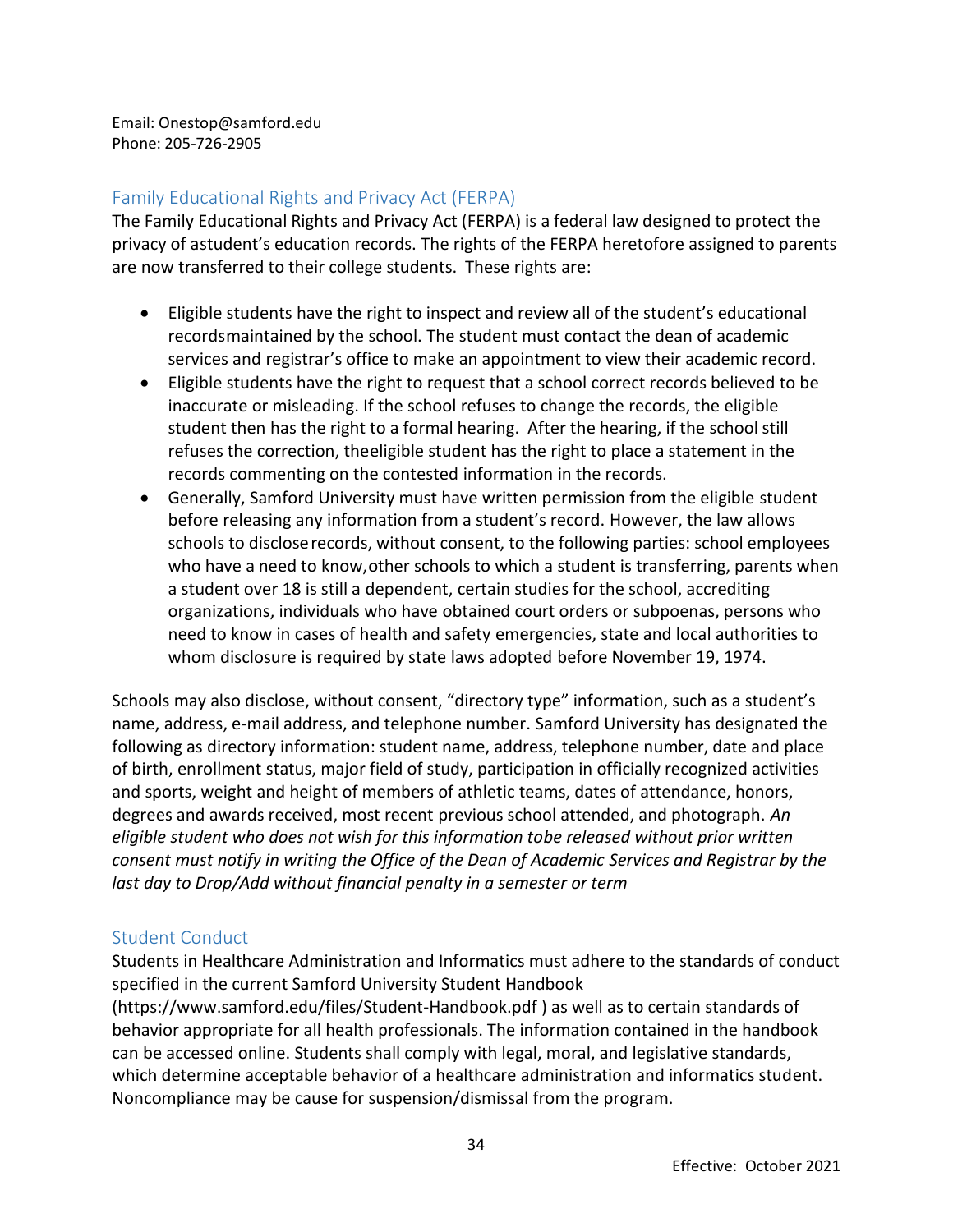# <span id="page-34-0"></span>Background & Drug-Screen Policy

Many organizations providing internship opportunities require criminal background checks and drug screens prior to commencement of work. Any costs of such screenings and background checks not provided for by the employing organization must be covered by the student personally. Students enrolled in College of Health Sciences degree programs are required to pass a background and drug screen to remain enrolled in the program.

Students unable to obtain an internship as a result of failed background checks or drug screenings will be terminated from the program.

# <span id="page-34-1"></span>Health Insurance

Students in the College of Health Sciences are required to provide proof of current personal health insurance coverage. Likewise, international students with F or J visas are required to provide proof of health insurance. Each year, these students are automatically enrolled in the university-sponsored student health insurance plan. There is a charge for this coverage. To have the charge removed from his/her Samford account, a student must provide proof of insurance by completing the insurance waiver at [www.studentcenter.uhcsr.com/Samford.](file:///D:/Healthcare%20Administration/Student%20Handbooks/Department/www.studentcenter.uhcsr.com/Samford) Without the waiver, the charge will remain on the student account and the student will be covered with health insurance.

For information or questions about student health insurance through Samford University, please contact [Jim Clement,](mailto:jaclemen@samford.edu) [jaclemen@samford.edu,](mailto:jaclemen@samford.edu) Director of Risk Management and Insurance, 205-726-2395.

# <span id="page-34-2"></span>APA Citation Style and Format

Students enrolled in the healthcare administration and informatics programs will be expected to become proficient in APA citations. These citations will be used to indicate the presence of information from an outside source used in any submission provided as a part of an evaluation in the course. It is the responsibility of the student to acquire the most recent edition of the APA Manual.

# <span id="page-34-3"></span>Healthcare Administration and Informatics Department Canvas Page

Students are responsible for checking the Healthcare Administration and Informatics Canvas page at least once a week (and are encouraged to check it more often). Important updates, news, opportunities, and instructions will be posted to the Department's Page.

# <span id="page-34-4"></span>Healthcare Administration and Informatics Advisory Board

The Healthcare Administration and Informatics Advisory Board is composed of healthcare and informatics executives who are committed to serving the University and the Department by providing expertise and identifying resources to help the programs. The Advisory Board includes alumni and student members.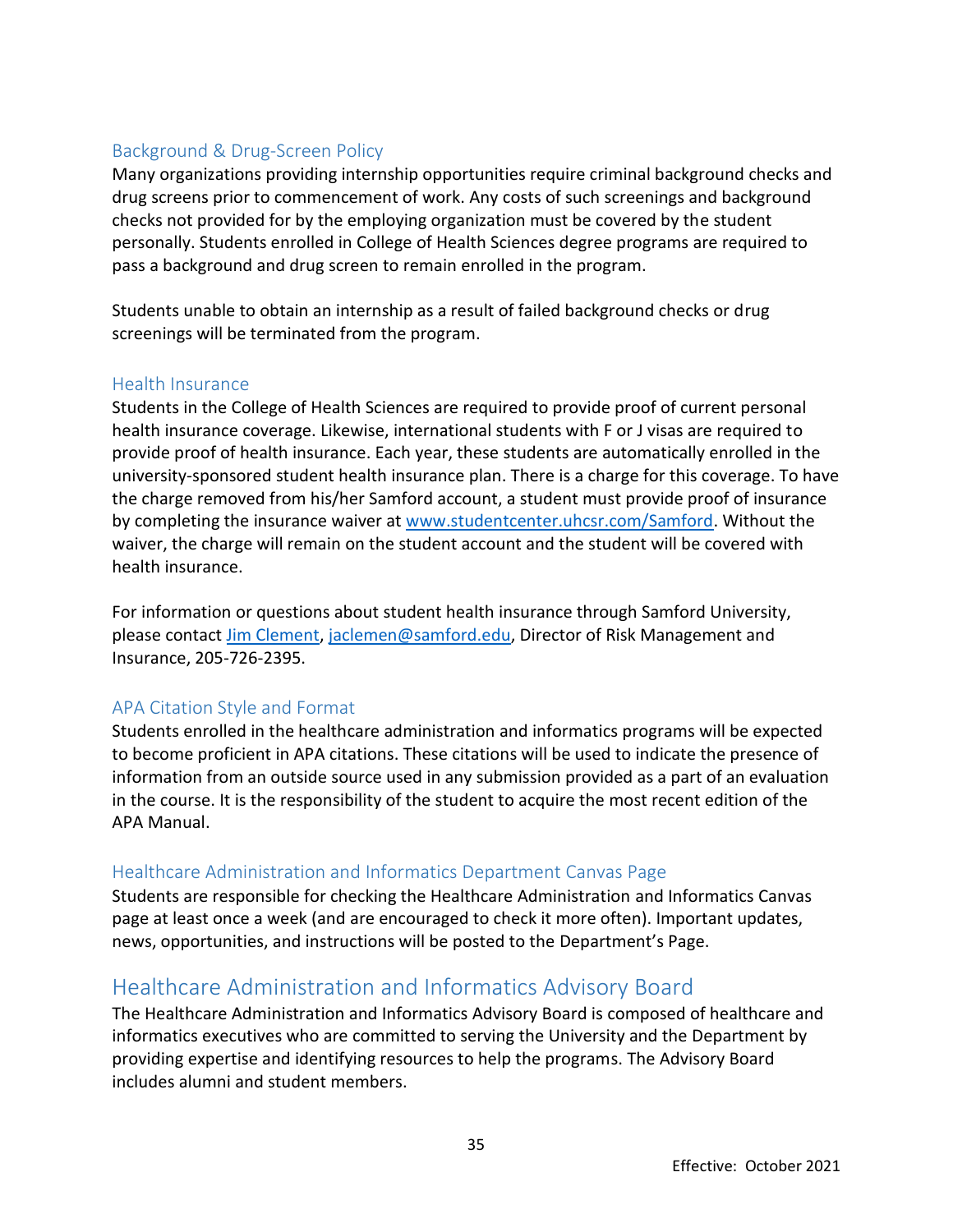# <span id="page-35-1"></span><span id="page-35-0"></span>Student Organization, Professional Associations, and Honor Society This is Samford H.E.A.L.T.H.

This is Samford H.E.A.L.T.H. is an organization offered to all School of Public Health students, with a healthcare administration and a healthcare informatics section. The organization's tag line is the following - We are dedicated to promoting **H**ealthy lifestyles using **E**vidence-based practices through **A**dvocacy and **L**eadership **T**ogether with **H**eart across the Samford community and beyond. This organization provides great opportunities for networking, service in the community, and building strong relationships with peers and faculty.

# <span id="page-35-2"></span>Professional Associations

All Healthcare Administration majors are Student Associates of the American College of Healthcare Executives (ACHE). The ACHE is the professional society for healthcare leaders committed to improving health. The student associate process is coordinated annually by the undergraduate program director. The B.S. in Healthcare Administration program is a member of the ACHE Higher Education Network and joins other regionally accredited university and college programs that offer a major in healthcare management.

Membership in these organizations is invaluable in career progression. Membership and participation enhance professional development, leadership, marketability, and networking.

Students are encouraged to obtain student membership in other professional organizations including, but not limited to the National Association of Health Services Executives (NASHE), the Medical Group Management Association (MGMA) and Healthcare Information and Management Systems (HIMSS).

# <span id="page-35-3"></span>Upsilon Phi Delta Honor Society

The mission of the Upsilon Phi Delta Honor Society is to recognize, reward, and encourage academic excellence in the study of healthcare management and policy. M.H.C.A. students a minimum GPA of 3.5 to be considered for induction. Students who meet requirements will be invited for induction.

The Goals are:

- To encourage interest in academic preparation for careers in healthcare management and policy
- To promote activity that will elevate the standards, ideals, competence, and ethics of women and men preparing for careers in healthcare management, policy, and leadership
- To provide financial assistance through scholarships to outstanding students pursuing academic degrees that prepare individuals for careers in healthcare management, policy, and leadership
- To recognize, by means of granting honorary memberships, individuals who have made outstanding contribution to the profession